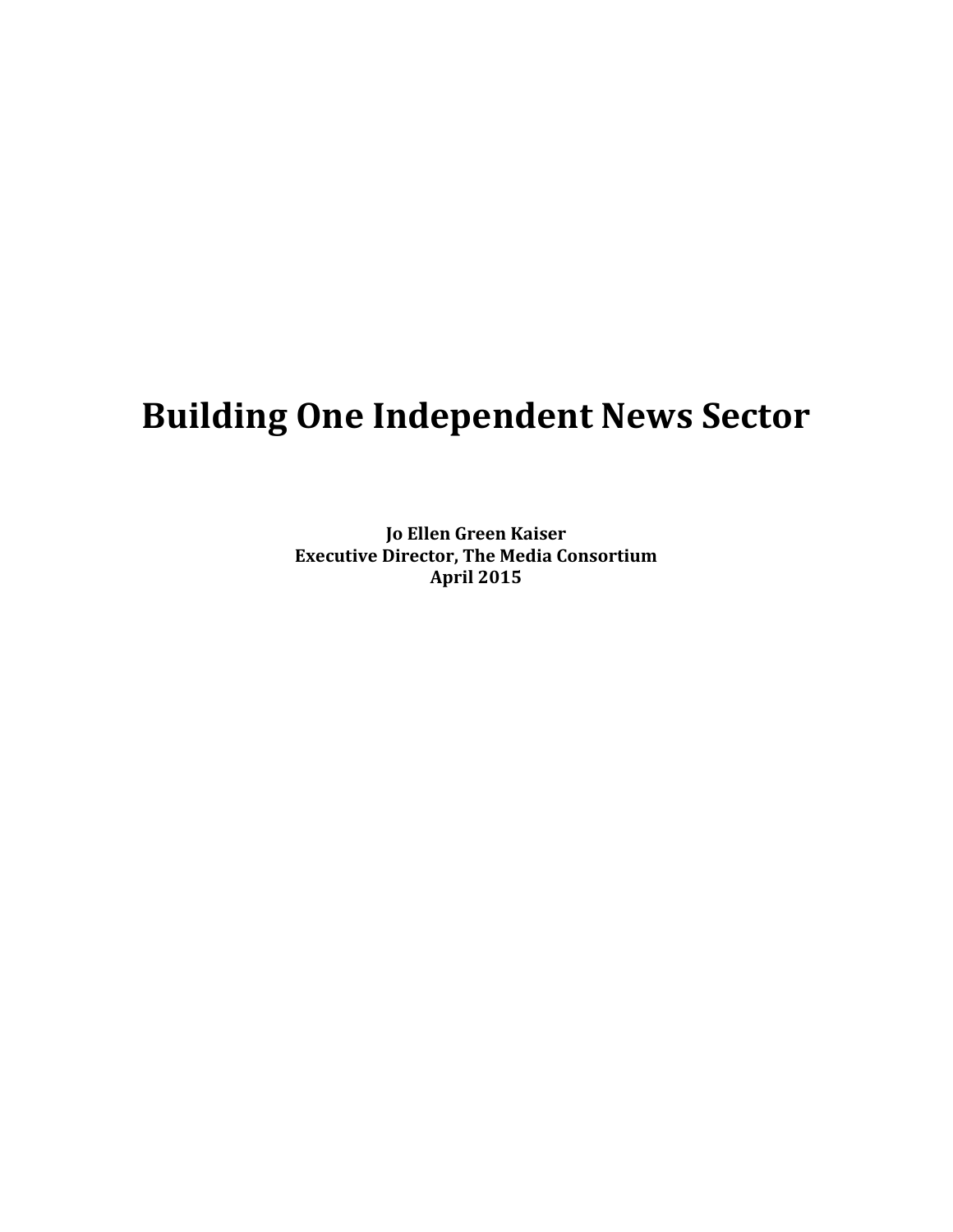In April 2011, when I became Executive Director of the Media Consortium, my first priority was to conduct a landscape analysis. The last time I had looked at the independent journalism landscape had been in 2005, when I consulted for the now‐ defunct Independent Press Association. Since then, the digital revolution had arrived in earnest. I knew print magazines had been largely replaced by digital sites. What else had happened?

I found that associations representing the independent news sector had not moved with the times. I counted at least 7 associations representing news outlets. Most were based primarily on serving a particular media platform or revenue model even though in the 21<sup>st</sup> century, news outlets are becoming multiplatform and revenue models are becoming hybrid.

In May 2012 in San Francisco, I convened a dinner for the heads of these associations to see if there was an interest in combining forces. There was. However, many of these associations were in upheaval—between 2012 and 2015, half of them have changed executive directors. The time was not ripe.

Now, however, I believe the time is ripe to look at networking the many different associations representing independent news. This white paper makes the argument that the latent power of independent news outlets to create impact can only fully emerge if the associations that support them are more strategically organized and better funded.

Jo Ellen Green Kaiser Executive Director, The Media Consortium April 2015

Note: While the views and opinions expressed here are solely those of the author, each of the following association leaders has supported in principle the publication of this report: Brant Houston, INN; Tiffany Shackelford, AAN; Sally Kane, NFCB; Mike Wassenar, ACM; Sandy Close, NAM.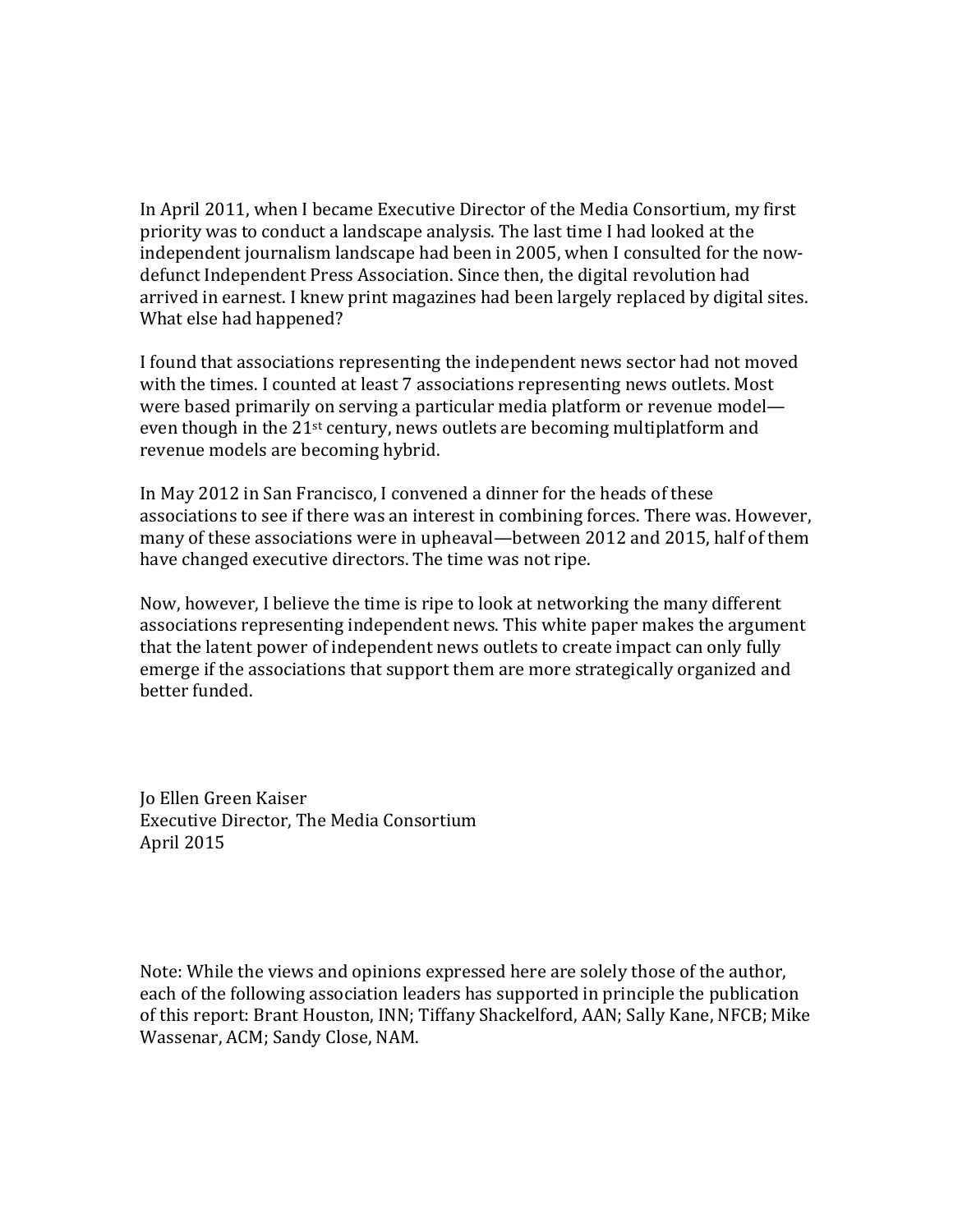# **Table of Contents**

Prologue

Chapter I: Planning a Better Independent News Sector Chapter II: The Independent News Business Model Chapter III: Independent News Associations Chapter IV: Building One Independent News Sector Conclusion: Next Steps Appendix I: Independent News Outlets: Sources of Revenue Appendix II: List of Independent News Associations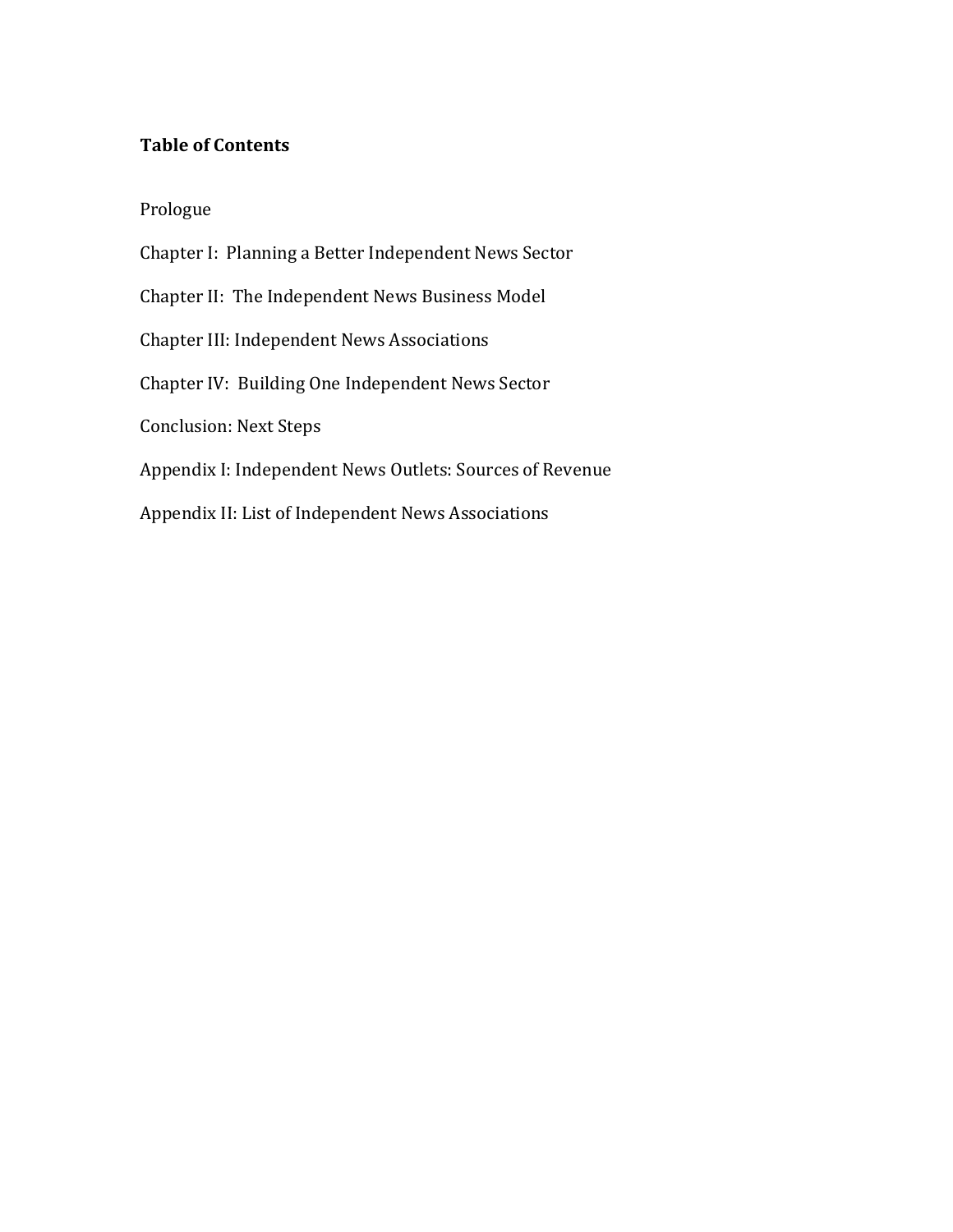# **Chapter One: Planning a Better Independent News Sector**

Independent news is a critical component of the news sector in the United States.

Independent news outlets are outlets that are free of influence by corporate shareholders or governments, prioritizing mission above all else. Independents give voice to individuals who are underrepresented in our society; push investigations that may question values, people, or positions many hold dear; and publish stories on topics that may not attract large audiences but that are critical for the public to know. Independents are the canaries of our democracy.

Critical to keeping the independent news sector vital and robust is a strong infrastructure to support that sector. That is the role played by independent news associations. The core independent news associations are  $1$ :

- AAN (the Association of Alternative Newsmedia) is a 501c6 serving 118 weekly alternative papers and their digital sites;
- ACM (the Alliance for Community Media) is a 501c6 serving over 3000 public, educational, and government access channels and community media centers;
- NFCB (the National Federation of Community Broadcasters) is a 501c3 serving 140 community radio stations;
- NAM (New America Media) is a 501c3 dedicated to bringing voices of the marginalized into the national discourse. It is the association for over 3000 ethnic newspapers and sites;
- TMC (The Media Consortium) is a 501c3 dedicated to growing the impact of its 75 progressive independent news outlets;
- INN (The Institute for Nonprofit News) is a 501c3 supporting 100 missiondriven nonprofit journalism;
- LION (Local Independent Online News) is a 501c3 supporting 114 hyperlocal online journalism outlets.

In many respects, the independent news sector is like any other sector of our economy—like other businesses, independent news outlets need trade associations.

 $\overline{a}$ 

 $1$  The one association not listed here that may spring to mind is the Online News Association. ONA was founded by many in independent media, but now increasingly is composed of and represents the interests of corporate media. In addition, ONA is organized to represent journalists rather than outlets. Thus ONA, along with the many organizations representing journalists (like SPJ), is not a featured player in this paper. A paper remains to be written that ties together the issues impacting ndependent outlets and those impacting the journalists who work for those outlets. i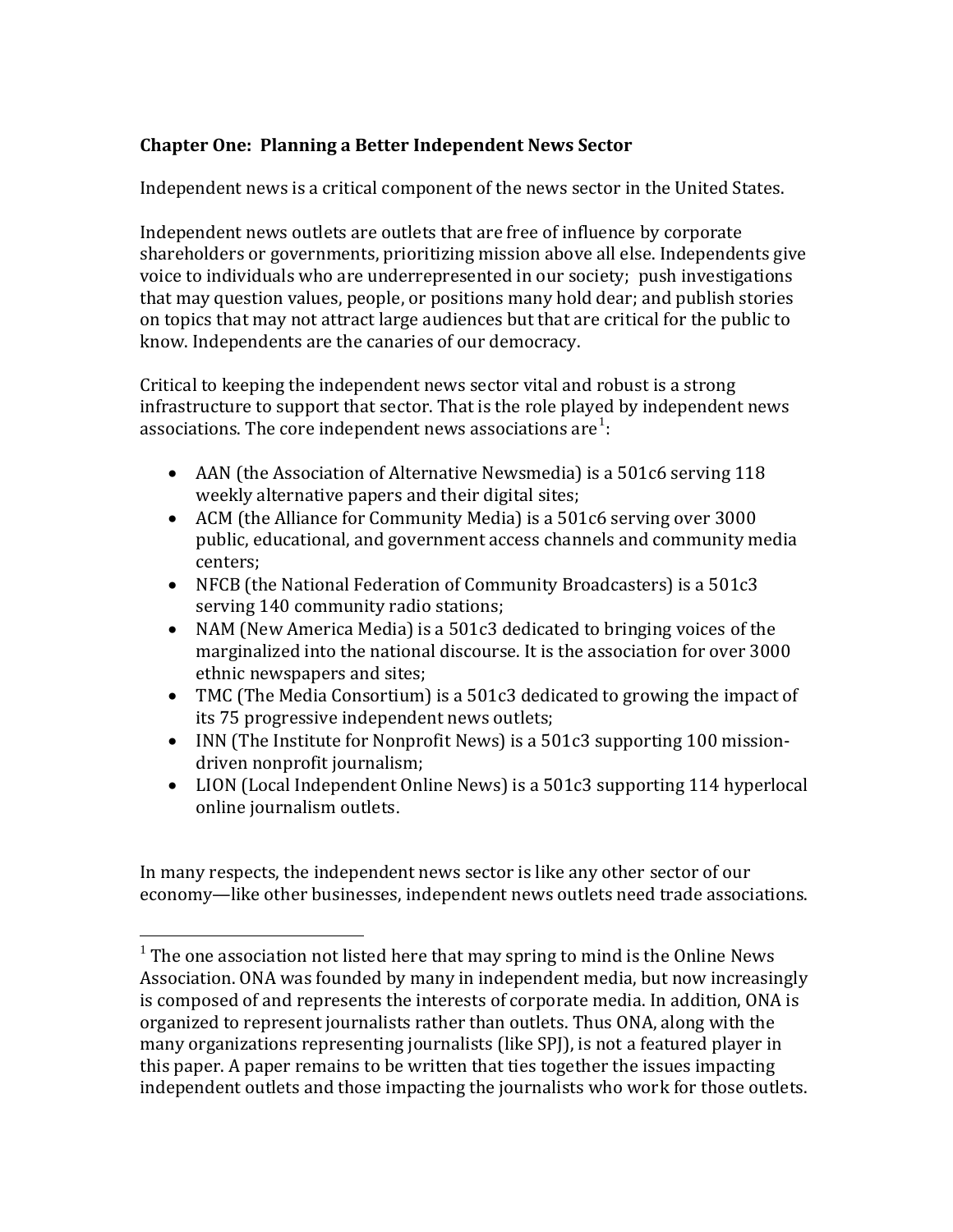Such associations provide their members rich opportunities to network, offer members discounted services, and often provide lobbying, public relations, and other support for the sector as a whole.

However, independents need more from their associations than help with their "trade." Like many small or regional nonprofits, independents also need help amplifying their mission. Because independents are almost always niche publications, they have trouble reaching beyond their core audience. A well‐run independent often finds itself "preaching to the choir." This paper argues that the best way for an independent to sustain a mission based on a niche and at the same time get beyond that niche to have more impact is to work collectively with other independents.

The current landscape of independent associations reflects both these needs. Half of the independent news associations are organized as 501c6 trade associations, designed to provide networking (via conferences), discounted services, and public relations support to their sector. The other half are organized as 501c3s, designed to amplify the mission of their members. In fact, almost all the associations in this sector attempt to fulfill both roles at once.

While the portmanteau of independent news associations is larger than that of other trade or mission‐based membership organizations, independent news associations tend to be under‐resourced, a trend that is only accelerating. One simple reason for this lack of resources is that the members of these associations‐‐independent news outlets—are themselves under‐resourced, and so have little to give to their suppporting associations.

Likewise, because the sector is not rich, associations have difficulty attracting the corporate sponsorships that are the manna of most trade associations. It doesn't help that independent news outlets are very likely to publish content attacking the kinds of corporations (banks, telecom) and organizations (unions, political groups) that often fund trade and membership associations.

Associations have relied on non‐member revenue to cover their costs. However, such revenue is either drying up or is unpredictable<sup>[2](#page-4-0)</sup>. Legacy associations that once gained revenue via advertising syndicates or distribution deals are finding that their revenues are decreasing in the digital era. Foundations are funding newer 501c3

 $\overline{a}$ 

<span id="page-4-0"></span> $^2$  Revenue has become a problem for nonprofit associations generally. See <http://www.nxtbook.com/nxtbooks/associationnews/201306/#/34>. Even at large associations dues only equal 32% of revenue. The rest comes from advertising, meeting sponsorships and grants. For news organizations, the same movement of advertisers from news to social media (see

http://www.journalism.org/2015/04/29/state-of-the-news-media-2015/) is affecting news organizations.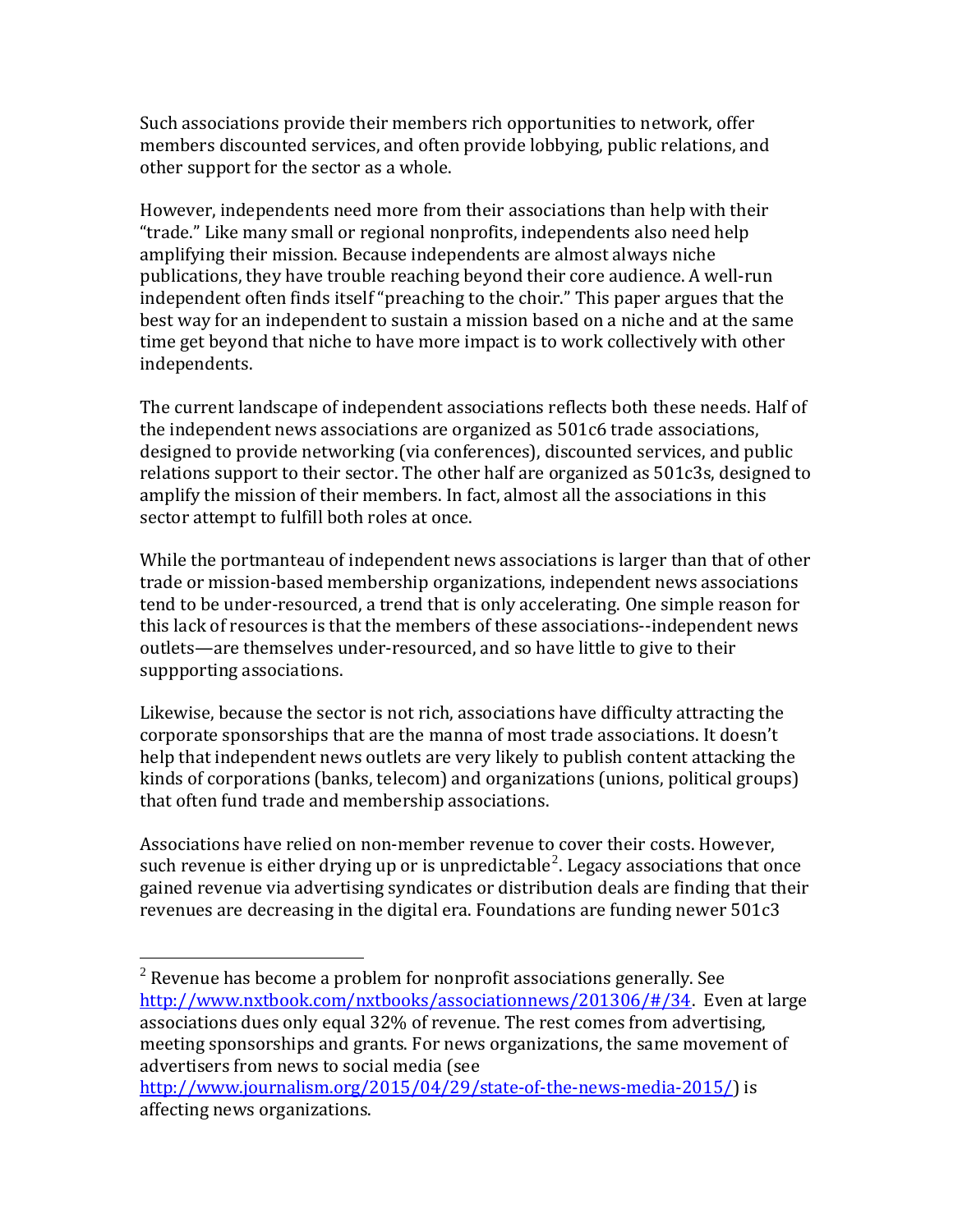associations, but without any guarantees of long‐term general support, making such funding an uncertain basis for sustainability.

Finally, the very identity of many associations is being put to question by changes again wrought by the digital revolution. Most independent news associations are organized by news platform—radio, print magazine, print newspaper, TV—or by funding mechanism—advertising or non‐profit funding. Yet as I will show below, in the digital era most independent news outlets are embracing multiple platforms and revenue hybridity.

For example, AAN, an association that once focused on weekly newsprint, now must offer a "digital conference" and provide both an ad syndicate and advice on membership models (typically a nonprofit revenue source). Even a newer organization like INN that is dedicated to serving non‐profits finds it needs to talk to its members about event and other external revenue sources more typical of for‐ profits. Each association is asked to provide an entire sector's worth of service to its specific niche.

Simply from a perspective of efficiency, associations need to consider ways to share this burden. Recently, several associations have co-located or merged conferences for that reason:

- 2012: NFCB (community radio) and ACM (community media)
- 2014: NAMAC (media arts and culture) and ACM
- 2015: TMC (progressive media) and AAN (alternative media)

The time is thus ripe to consider whether the associations might also benefit from sharing other trade association functions.

The even bigger opportunity for the sector may lie in the possiblity of joining forces around impact. New theories of collective impact suggest that combining groups with different core expertise can lead not just to greater reach but to significant improvements in the type of impact made. The Media Consortium has already begun experimenting around such collective impact with some intriguing results.

What the sector needs now is an intense period of strategic planning to better understand how we can leverage our combined resources to provide independent news outlets the support they need to strengthen their businesses—and their missions.

The rest of this paper is devoted to supporting the following arguments:

1. Both the trade association function and the mission‐support function of independent news associations are necessary for the sector.

2. For reasons of scale, efficiency, and program, it makes sense to pool many of the trade association functions of existing associations.

3. For strategic reasons, it makes sense to encourage the existing associations to work together in order to realize collective impact.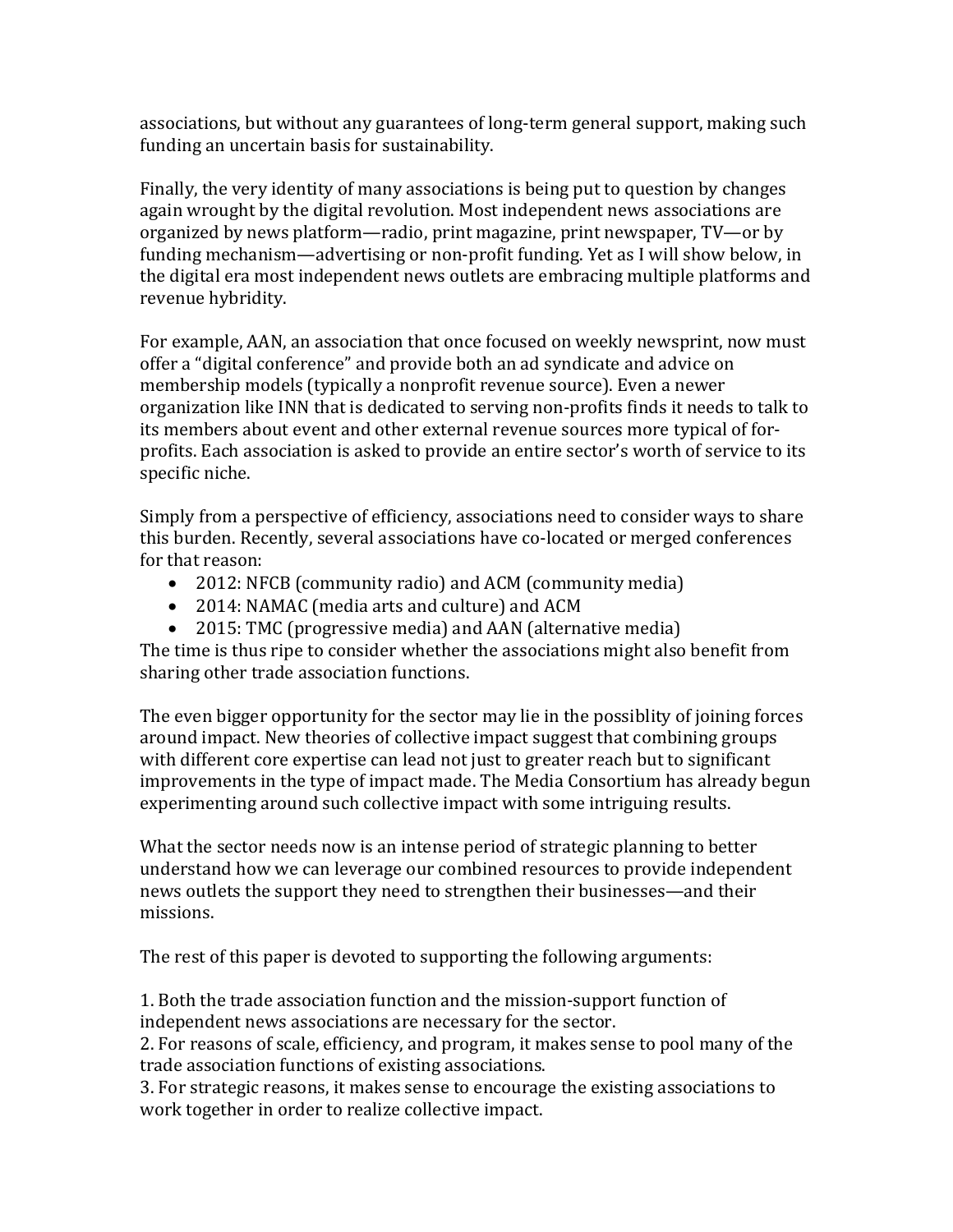To make these arguments, this paper takes a deeper look at both independent news outlets and their associations.

In Chapter Two, I explore the business model of independent outlets, demonstrating how and why they have moved towards hybrid models. I also look at how moving to multiple platforms has influenced the business model. Understanding the business model of the sector is critical to understanding the benefit of combining trade association functions.

In Chapter Three, I provide an overview of the current independent news associations, and make an argument for the benefit to them as trade associations of sharing the work of serving the sector.

In Chapter Four, I discuss the theory of collective impact, and show why current associations could create much deeper impact if they worked together.

This paper also includes two long appendixes.

Appendix I provides a detailed look and explanation of the different types of business in which independent news outlets engage.

Appendix II provides a history and brief description of each of the independent news associations.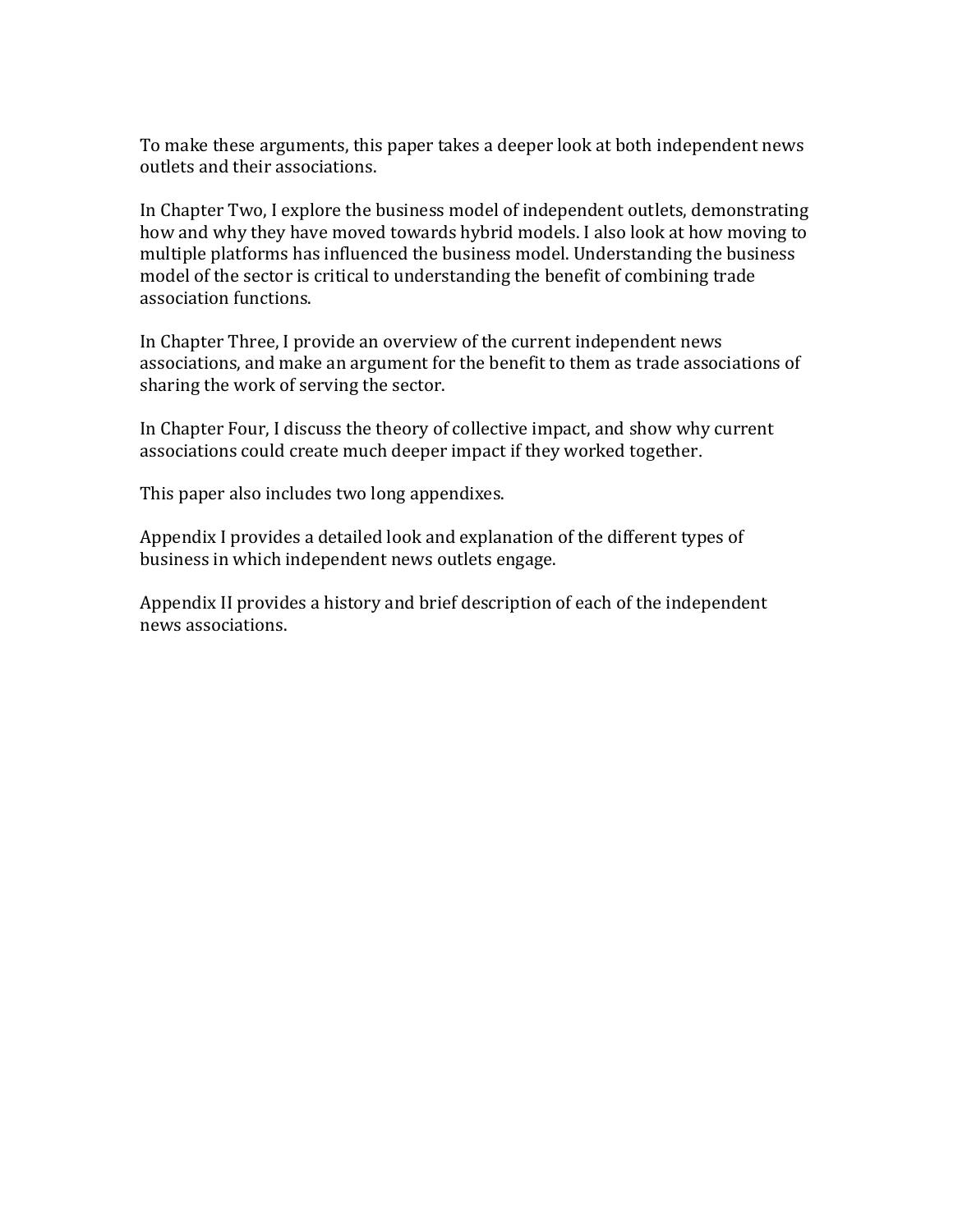## **Chapter Two: The Independent News Business Model**

The digital revolution is the way we most often—and quite correctly—understand the tremendous shift in the means of news production over the past quarter century. Yet by focusing too much on the emergence of digital technology, we can easily lose sight of some of the digital revolution's most significant effects. One of the most striking of these may well be the shift in news production, delivery and consumption from corporate chains to independents.

What are some of the most influential news outlets today? Mother Jones. ProPublica. The Young Turks. Raw Story. Politico. All independents.

An independent news outlet is one that is free of any influence by government or by corporate shareholders. Public outlets like PBS or NPR, which are primarily government funded, are thus not considered independent. One important exception is made for public, educational and government access channels (known as "PEGs") that are funded largely through local franchise taxes on cable operators—these channels, often organized into community media centers—are considered independent.

Independents are often defined in opposition to corporate media such as ABC, CNN, USA Today, etc. In general, if an outlet is considered "mainstream" media it is not independent. The New York Times, for example, is generally not considered to be independent media even though it is not owned by a major corporate conglomerate.

Independents, however, can be for‐profit as well as non‐profit. Generally, to be considered independents, for‐profits must not only be free of corporate shareholders, but must also put mission before profit (as in B‐corps). Examples of for-profit independents include The Nation, Grist, and most of the alt-weeklies. Some of these independents cite the desire to be free of control by foundation funders and large donors as one reason that they are not organized as non-profits.

Independent news outlets have operated as long as there has been distributed news. In the twentieth century, independents revelled in being the small guys. They survived and thrived primarily by being niche publications—Ms. magazine, for example, appealed to feminists; Orion magazine to environmentalists; the altweeklies to pot-smoking, polyamorous hipsters. Meanwhile, the great chains served up "mainstream" news to geographically‐located constituencies who had few other options for information that would span all their interests.

The digital revolution flipped the news ecosystem on its head. The internet freed consumers from geographical constraints; now, we can search for any kind of news and find it without leaving our house. We no longer need the big dailies to bring the news to us; instead, we can go out and find the news. And where do we look for the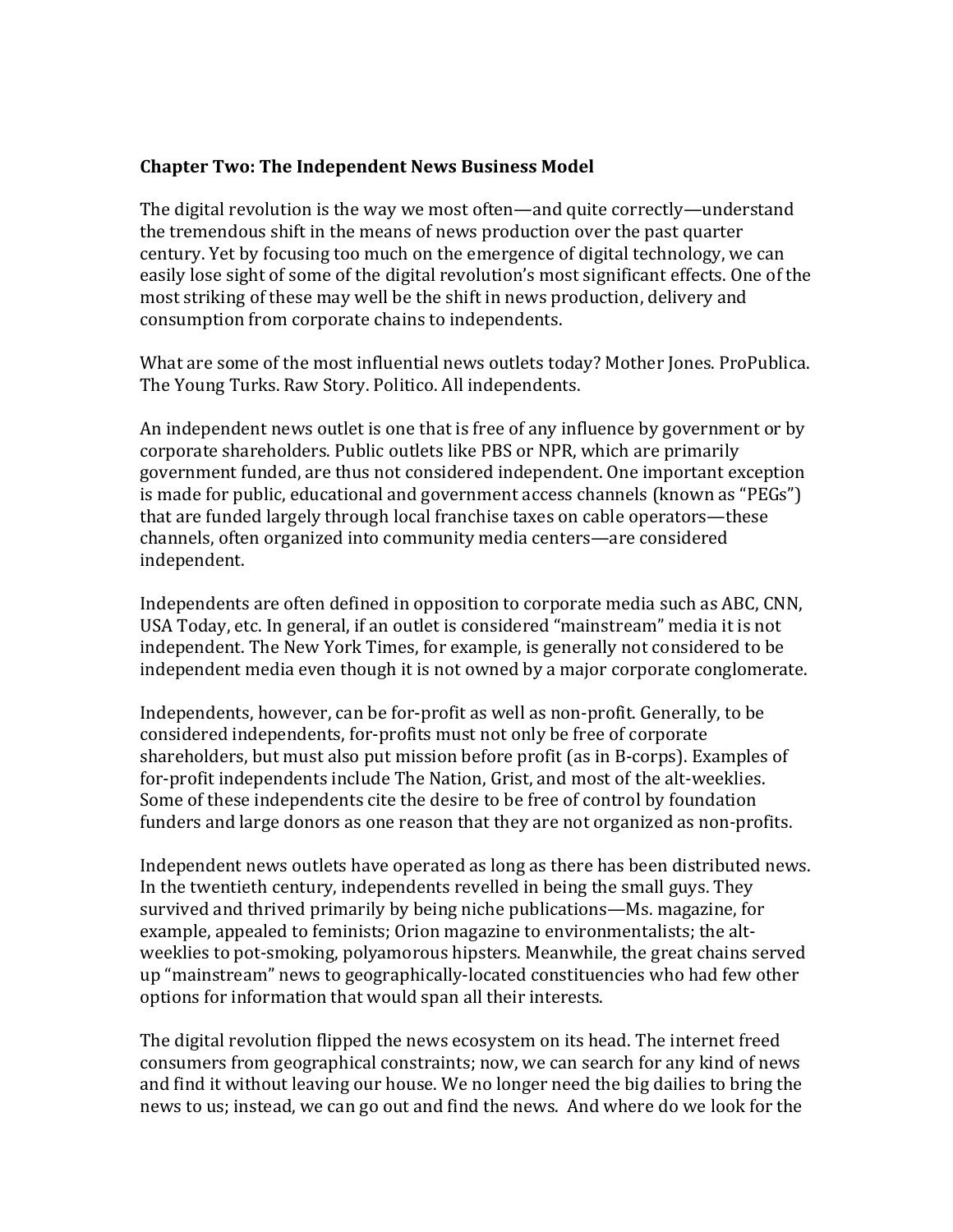news we want? We often go to niche publications, which we trust to deliver to us the exact type of content we want. The result is that when we survey the news landscape now, many of the most influential outlets are independent outlets.

# **1. Three Facts about Independents**

Independents have survived while corporate media has faltered for one reason: they are mission‐driven.

Being mission‐driven rather than profit‐driven affects everything about the independent business model, from its use of resources to its sources of revenue. While having a strong mission may limit independents' ability to grow revenue or expand their staff, their mission also keeps independents from going under when economic times get rough. The consequences of this mission focus are critical to any understanding of the sector:

**Limited Scale.** Because they are mission‐driven, independents can't scale beyond their area of expertise and influence.

As a matter of fact, most news organizations don't "scale" in the sense that Google or Facebook have scaled. Even an organization like CBSNews, owned by a global corporation, does not scale well outside North America, limited by the fact that it is English‐language and comes from a U.S. perspective.

A few independents—those whose mission is quite broad, like "producing journalism that will lead to a more just and democratic world,"—will be able to grow quite large. However, the majority of independents will have a mission that will dictate that their growth is confined to a particular community of readers. For example, a community radio station must remain local to that community (although the definition of community may vary based on the station's programming); a progressive Jewish outlet can only serve progressive Jews (and allies); an environmental journal serves those who care passionately about the environment.

**TightlyBudgeted**. Independents, whether for‐profit or non‐profit, are built to be low‐budget, tightly‐run, low‐overhead operations.

One way to make a profit is to scale. Independents, per above, don't tend to have the potential for extraordinary growth once they are mature (i.e. have found and reached their audience). Another way to make a profit is to reduce expenses. However, since independents are mission‐driven, they tend to want to always increase the amount of resources they are putting into content. For most independents, any extra money goes to audience development.

In fact, independents are notorious for not funding basic operational business roles. This resource allocation is not necessarily a sign of poor management. Without great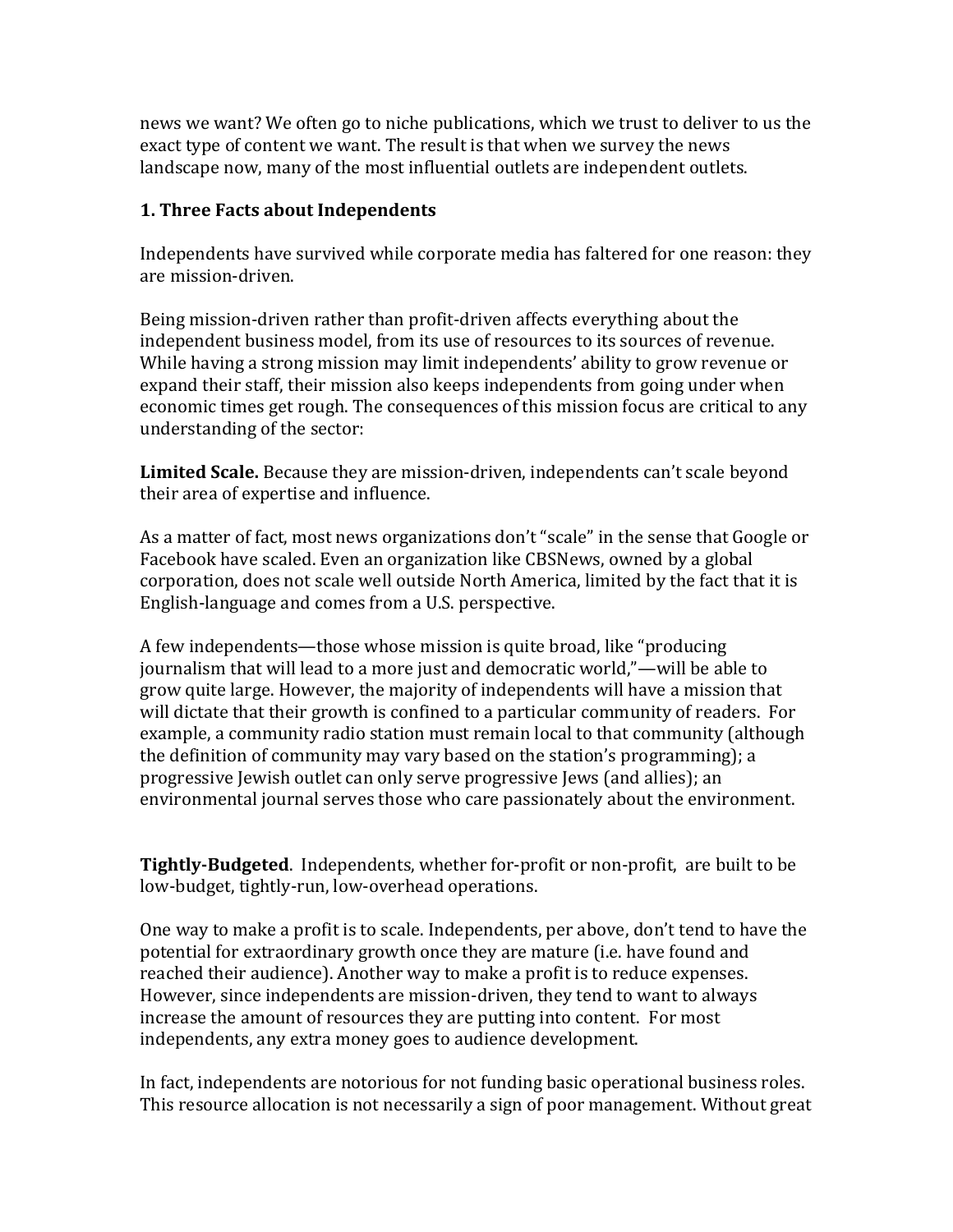content, independents lose their raison d'etre. Without audience development, they cannot make impact. The problem independents face is that once they build out their content and marketing arms, they often cannot manage to locate the revenue sources necessary to build out their business operations. The revenue‐to‐expense ratio for that doesn't pencil out.

One benefit of being tightly budgeted is that independents rarely have much to lose when an economic slow-down hits. Their money usually flows directly from their audience, and thus they typically have a small, but relatively stable, economic base.

**Engaged audience**. Independents rely on engaged audiences. These audiences do not just read, listen or view the news. They actively agree with the independent's mission and are eager to support that mission.

Audiences of independents are very likely to support their favorite news source with dollars. A Pew report from 2013 shows that over 70% of nonprofit independents get money from individual donors.<sup>[3](#page-9-0)</sup> That number understates the engagement of the audience: independent audiences not only donate to non‐profit independents—they give money to for‐profit independents like The Nation because they believe in their mission. Other for‐profit independents, like the alternative newsweeklies, leverage their engaged audiences to bring in advertiser revenue.<sup>4</sup>

The fact that independents garner this kind of engagement—that, for example, an outlet like Truthout with a budget of close to \$1 million can get the majority of its revenue from small donors—is critical for understanding how independents can survive through tough times. It's also critical for understanding how independents can have outsized impact (an issue taken up in the final chapter of this report).

# **2. Builtin Hybridity**

 $\overline{a}$ 

Of the three facts about independents, the most important for its business model is its engaged audience. An independent that can't raise at least some money from its audience should not be in business.

That doesn't mean that all independents do raise money from their audiences. In the pre‐digital era, many independents never needed to come hat in hand to their readers, listeners or viewers. Alt-weeklies and community radio made money from advertisers; investigative centers were able to make money from syndication; a few outlets managed to get by for a while by selling print magazines on newsstand (Bitch, for one).

<span id="page-9-0"></span> $3$  See the Pew Report on Independent Nonprofit News Sites:

http://www.journalism.org/files/legacy/Nonprofit%20News%20Study.pdf

<sup>&</sup>lt;sup>4</sup> http://www.inma.org/blogs/value-content/post.cfm/what-newspapers-canlearn‐from‐alternative‐weeklies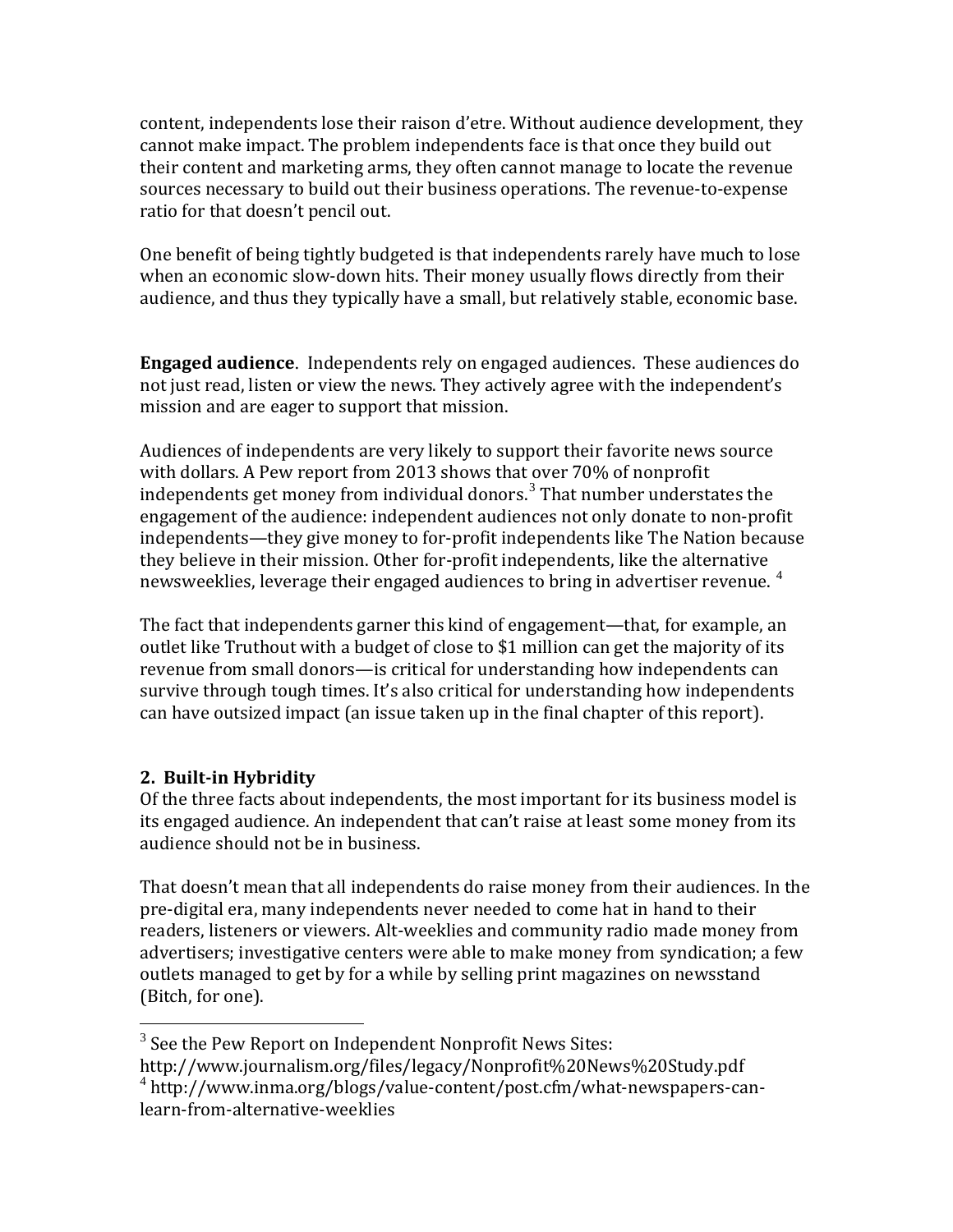In the digital era, however, making money by advertising, distribution, and syndication has become much more difficult, not just for independents but for corporate media as well. The advantage independents have is their engaged audience. Engaged audiences will give money to independents because they identify with the independents' mission.

When corporate news media like Time or Newsweek lose subscribers, they lose those dollars. When independents like Mother Jones or the Nation lose print subscribers, they often gain small donors (Mother Jones) or members (The Nation Associates). Even when other forms of revenue go down, an independent that has paid attention to its content and has developed its audience can be sustained by small dollars from individuals.

Different types of independents get these small dollars in different ways and sometimes in a number of ways. Even for‐profit independents (Public News Service is one) have been successful at cultivating small donors who don't care if their gift is tax‐free. Memberships have been a way to raise money for for‐profits (the Arkansas Times is a good example) and additional money from non‐profit donors who might give more (Tikkun pioneered this source). Independents generally don't have success with online subscriptions, but print‐based independent magazines still make money from print subscriptions.

A third important revenue stream for non‐profit independents is institutional giving, whether that giving comes from large foundations, personal foundations, or via in‐kind support from educational institutions. In these cases, the institution either values the independent's mission enough to provide support for its activities or receives a service from the independent (such as training journalism students).

Finally, the independents' mission may provide them with a built-in means to create what is often termed "external" or non-media related revenue, such as revenue from events, merchandise, or services. In essence, independents with a clear mission often can create businesses that draw on their editorial expertise.

In sum, revenue in this sector is hybrid and can come from four different sources:

- Revenue from advertising, distribution and syndication (traditional revenue streams)
- Revenue from individuals: subscribers, members, small donors
- Revenue from nonprofit sources: foundations, large donors, universities
- Revenue from other sources (often termed external revenue)

For a detailed look at these different revenue streams, see Appendix I. [Also covered in Appendix I are the PEGS, which come into being via a franchising agreement between the franchise authority and the regional cable operator.]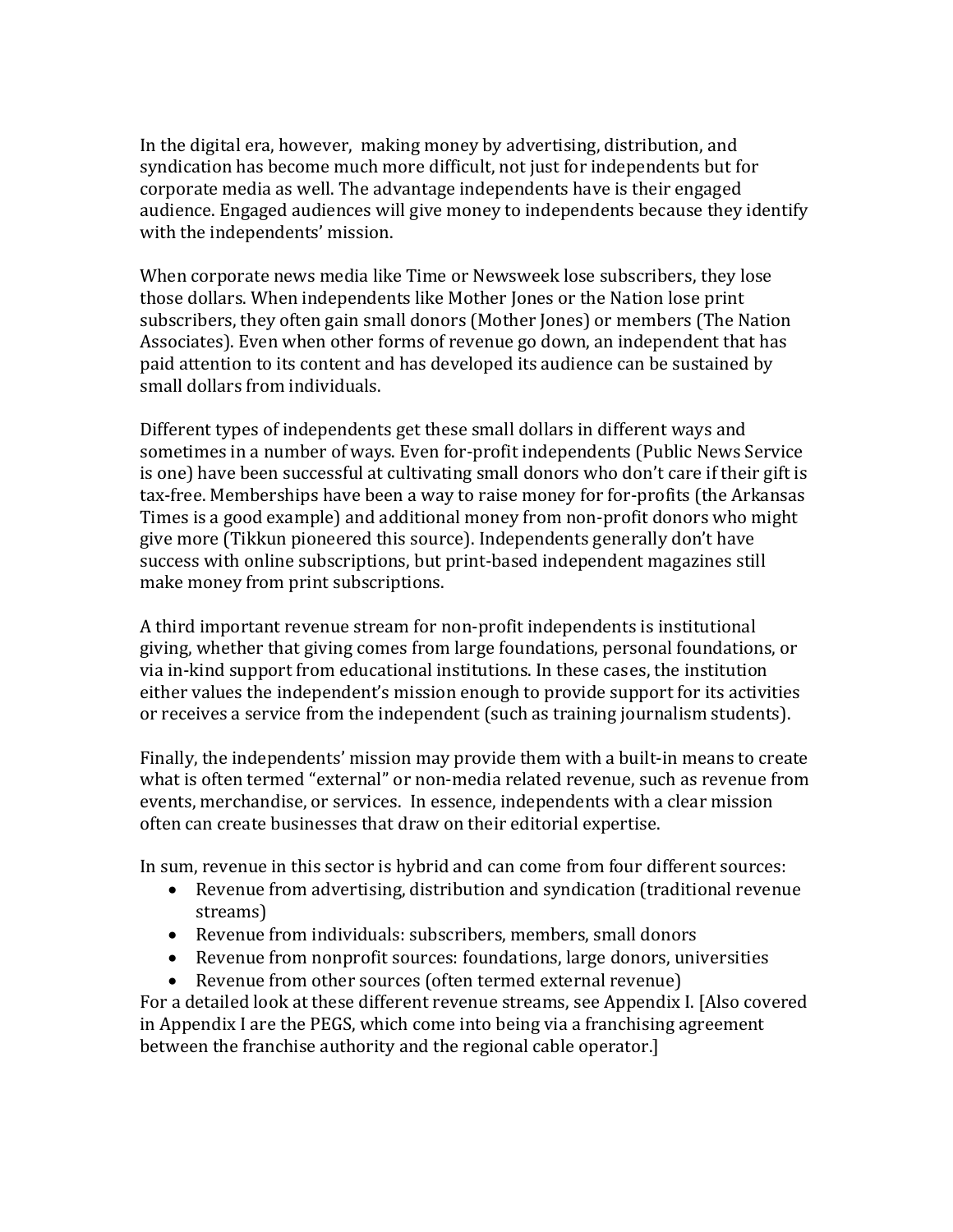A stable independent news business will have funding from individuals plus funding from at least one or more of these different revenue streams, and from at least three different sources. The most stable outlets will have funding from three revenue streams, creating a three‐legged stool of revenue.

# **3. The Platform Challenge**

While independents have used their hybrid business models to survive the digital transition, they have had a much harder time adjusting to an era that is multiplatform. That is because independents thrive by being niche publications, and the publishing platform is often central to their niche. In fact, independents traditionally have embraced their platform in a way that can seem a bit obsessive to those more familiar with corporate or public media.

For example, the independent print magazine Adbusters has won a loyal following by playing with print, famously putting out one issue that had a hole drilled through [every page.](https://www.adbusters.org/magazine/112) Community radio stations in the past thrived by literally being the voice of specific sub‐communities with popular dj's and ethnic music (think of an hour of Lithuanian wedding songs, for example).

For independent news outlets (as for many other legacy outlets), platform still drives revenue. Print provides the platform for advertising revenue, subscription revenue, university interest (in print publications) and marketing via print newsstand. Radio and TV provide the platform for advertising revenue, membership, and event marketing. It is hard for these outlets to imagine leaving their legacy platform behind when it often still brings in most of their revenue.

That said, independents that began on "legacy" media platforms have all had to add a digital element, becoming "multiplatform." Those unfamiliar with the independent sector often believe the primary challenge the sector faces is becoming digital. That is not true.

New independents spring up all the time based on the newest platforms. Truthout, ProPublica, and Politico all began as web‐based sites. The Young Turks began and remains a YouTube‐based site. And new independent outlets are emerging that are digital radio (Rivet) and mobile‐only (Small World News). In fact, independents are often the first adopters of new technology.

The false impression that independents are not digitial natives may arise from the fact that established independents are rarely on the frontlines of digital innovation. That's because independents tightly manage their budgets. Instead of rushing to adopt new technology, well-run independents wait for corporate media to try and f[ail w](http://www.poynter.org/news/media-innovation/106466/reports-murdochs-alesia-tablet-project-dead/)ith new products (remember News Corps' various attempts at tablet-based news?). Once a new technology is proven to be economical and effective—like responsive design—independents quickly add it to their repetoire.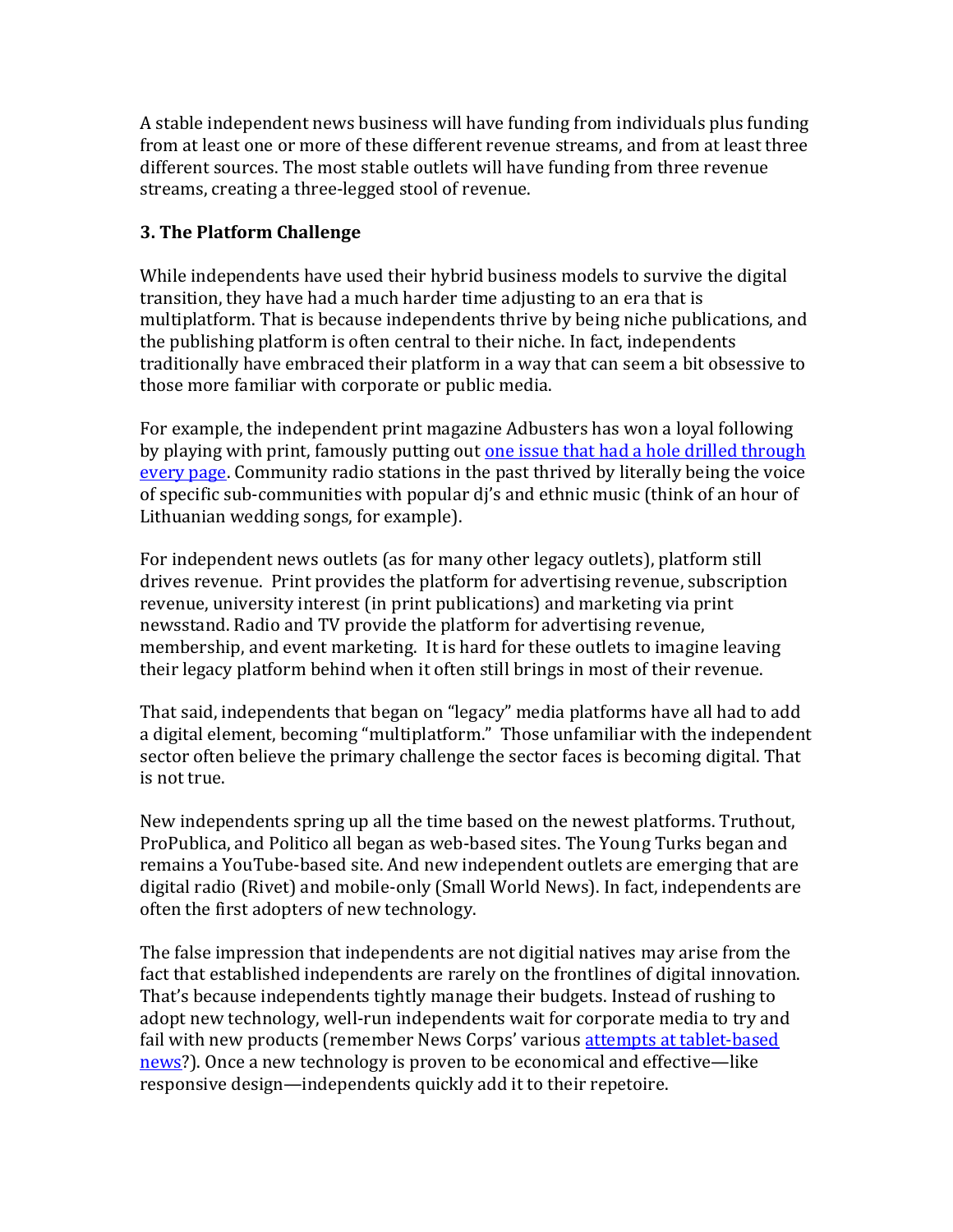Foundations in particular should understand that independents' reluctance to try out expensive new technology is not a sign that they are dinosaurs; rather it is a smart business response. Independents' first job is to protect their mission and to serve their audience. Adding technology that will put them in debt or distract their staff from the mission will only hurt the outlet.

The truly difficult and important challenge for independents is deciding which platform to make their primary platform. Going digital first is not necessarily the right decision for all independents.

One outlet that did go digital first with success is Mother Jones. Mother Jones publishes stories both online and in print, sometimes first online, sometimes first in print, sometimes simultaneously on both. On top of its print subscribers, Mother Jones has dramatically grown its online readership, with the result that since 2007‐ 8, Mother Jones has entered a phase of unparalleled growth.

Brave New Films also made a smart digital transition. Started as a film production company, BNF realized a few years ago that viewers online prefer short online video to watching longer documentaries in theaters. In response, BNF changed their [production methods](http://www.bravenewfilms.org/unmanned), creating a series of short videos on the way to producing a <u>full-</u> length documentary. Now, viewers can choose to watch a short online video, or a documentary, or both, and BNF is better able to fulfill its mission by getting more content out to the public.

On the other hand, some legacy outlets, after taking a long hard look at going digital first, have opted to remain with their legacy platform. Orion magazine, for example, has found that even their younger readers prefer the print magazine, with its large photos and richly textured feel, to their digital presence. They have thus doubled down on print by adding print books and merchandise, as their readers clearly like physical "stuff."

Too many independent outlets, however, have not done the strategic work necessary to choose their primary platform. As a result, they are multiplatform, but may be missing out on significant opportunities for new readers and new revenue. They may even be missing out on technology that may better help them fulfill their mission. What holds these outlets back is not a reluctance to move forward; what holds them back is a lack of capacity to pursue and evaluate these opportunities.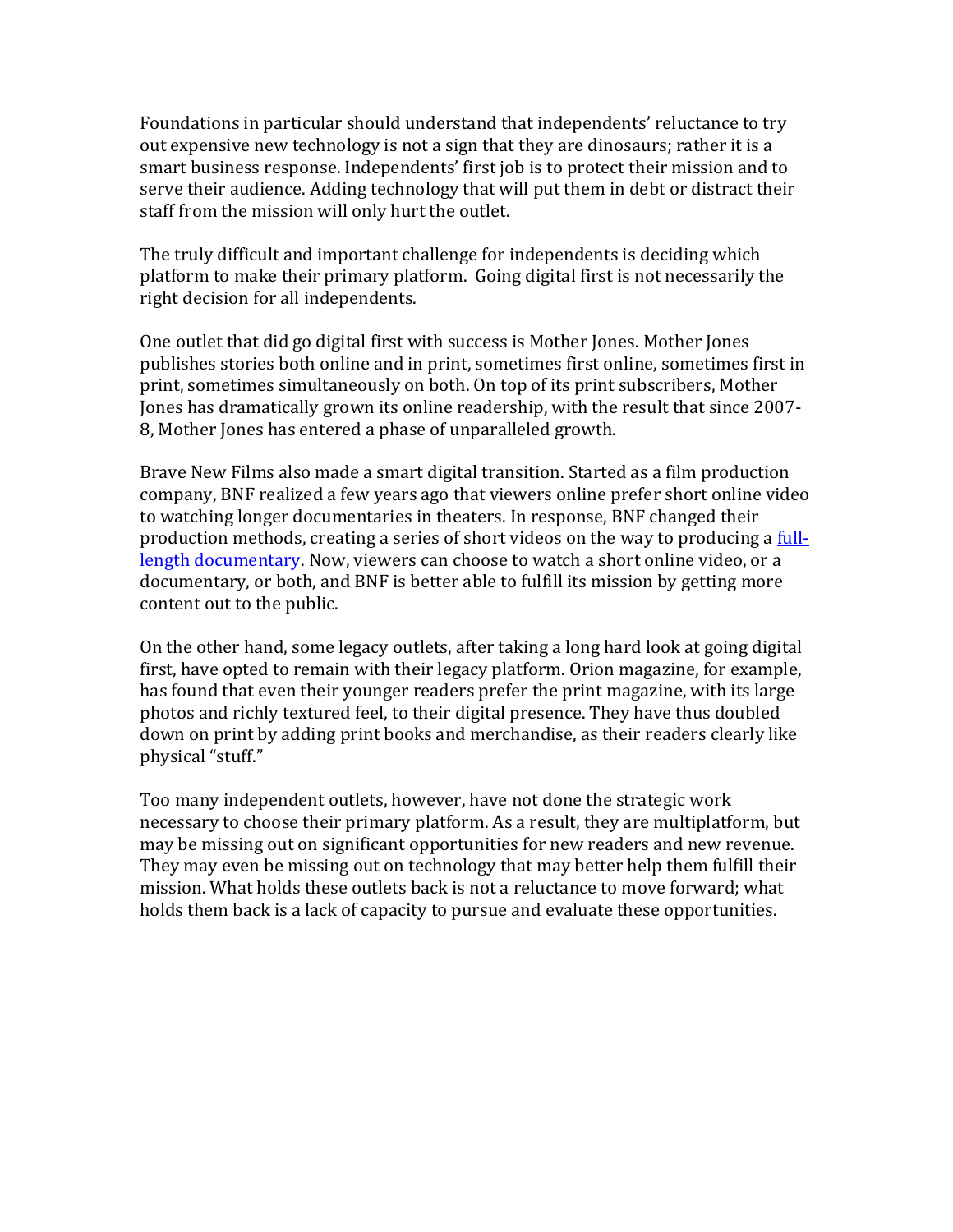# **Chapter Three: Independent News Associations**

From looking at the revenue and platforms of the outlets of the independent news sector, we can deduce a few basic truths about how they function, and in turn, what they need from their associations:

1. Because mission is king of revenue as well as their raison d'etre, independent news operations invest heavily in content creation and audience development, but tend to underinvest in traditional business operations.

2. Well‐run independent outlets have revenue streams that are diversified and stable, but low‐yield. Efficiency and Economy are their watchwords.

3. Independents are willing to adapt to new technologies, but move much more slowly in this regard than their corporate counsins.

Independents are essentially conservative when it comes to their business practices. They seek to conserve their mission, conserve their audience, and conserve their money. This protective impulse tends to make independent outlets good at weathering economic storms. That's why, for example, only one Media Consortium outlet went out of business during the Great Recession.

On the other hand, being lean, mean and hungry means that very few independent outlets have the capacity to develop a culture of best business practices, to quickly assimilate new technologies, or to plan strategically for the future. That history self‐ perpetuates, so that even as independents gain more resources, they lack the training and leadership to plan strategically. More than their corporate peers, independent outlets require outside help to support them in these areas.

Essentially, independent news associations fill the role that large corporations would assign to managers with titles like Director, Learning and Development (HR) or Financial Analyst or Project Coordinator. Those kinds of positions that would be considered "corporate" rather than "editorial" are filled in large part by independent news associations educating and offering free or discounted services to their member organizations.

Without trade associations to provide such core business infrastructure for independents, independents cannot survive long term.<sup>[5](#page-13-0)</sup> Supporting independent news means supporting independent news associations.

1

<span id="page-13-0"></span> $<sup>5</sup>$  Evidence of this is not only the current proliferation of associations, but the</sup> response of members when their association closes. It was the bankruptcy of the Independent Press Association that led to the founding of The Media Consortium, for example, by members who did not want to be left without an association.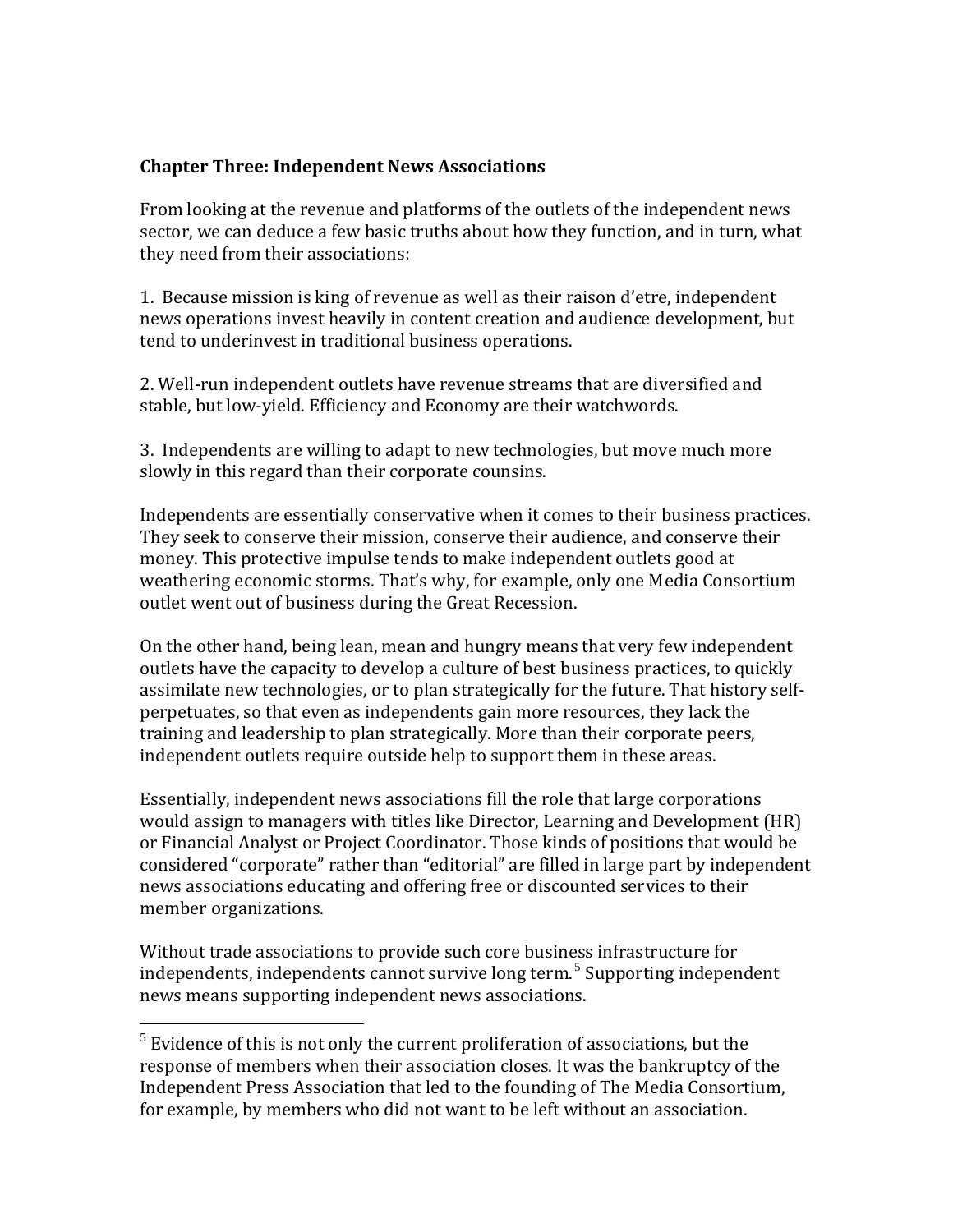# **1. What Associations Offer**

Let's consider independent news associations, in aggregate, as trade associations. What kind of support do they provide to their members?

**Networking.** All of the associations provide rich networking opportunities.

- Conferences. AAN, ACM, NFCB and TMC hold a regular annual conference; INN and LION meet at conferences held by others;
- Regional Meetings. AAN, ACM, NAM, NFCB hold regional meetings;
- Listserves. All the associations provide dedicated member-only listservs (or similar tools) to share knowledge and information;
- Dedicated Membership Staff. AAN, ACM, INN, NAM, NFCB, and TMC (parttime) have a dedicated staffer to focus on member organizations;
- Job Board. AAN, ACM, and NFCB post jobs.
- Member Directory. All associations have a member directory.
- Email Newslettter. All associations put out an email newsletter.

**Services.** Many of the associations provide free or discounted services. These service s include:

- Legal Advice. AAN has an on-staff lawyer who provides legal advice.
- Insurance Coverage (D&O). AAN, INN, and NFCB have offered discounted plans in the past.
- Technical Assistance. INN offers members free website development, lowcost web hosting and online support. INN also offers multimedia training.
- Standards Development. ACM works to develop field standards with vendors.
- Business Consulting. INN, NFCB, and TMC all provide consulting to members. NFCB and TMC provide site visits.
- Fiscal Sponsorship. INN serves as a fiscal sponsor.
- Software. Software deals include the Cxense marketing tool (AAN), discounts on TechSoup products (INN), multilingual polling services (NAM), the ENCO sound playback device (NFCB), a low‐cost Cision PR database subscription (TMC)

**Revenu e Opportunities.** Some associations offer members ways to leverage their audien ces to increase traditional media revenue.

- Ad network. AAN offers a robust ad network that includes both print display and mobile ads, vendor vetting, circ audits and customer service.
- Syndication Services. INN offers a syndication deal via NewsTex.
- Free Content. AAN and NAM have deals to provide member outlets with free content. NFCB stations share contant via PRX and Pacifica's audioport.

Advocacy. All associations promise their members higher visibility. Some also work to prov ide more concrete support.

• Lobbyist. AAN and ACM both employ paid lobbyists in DC.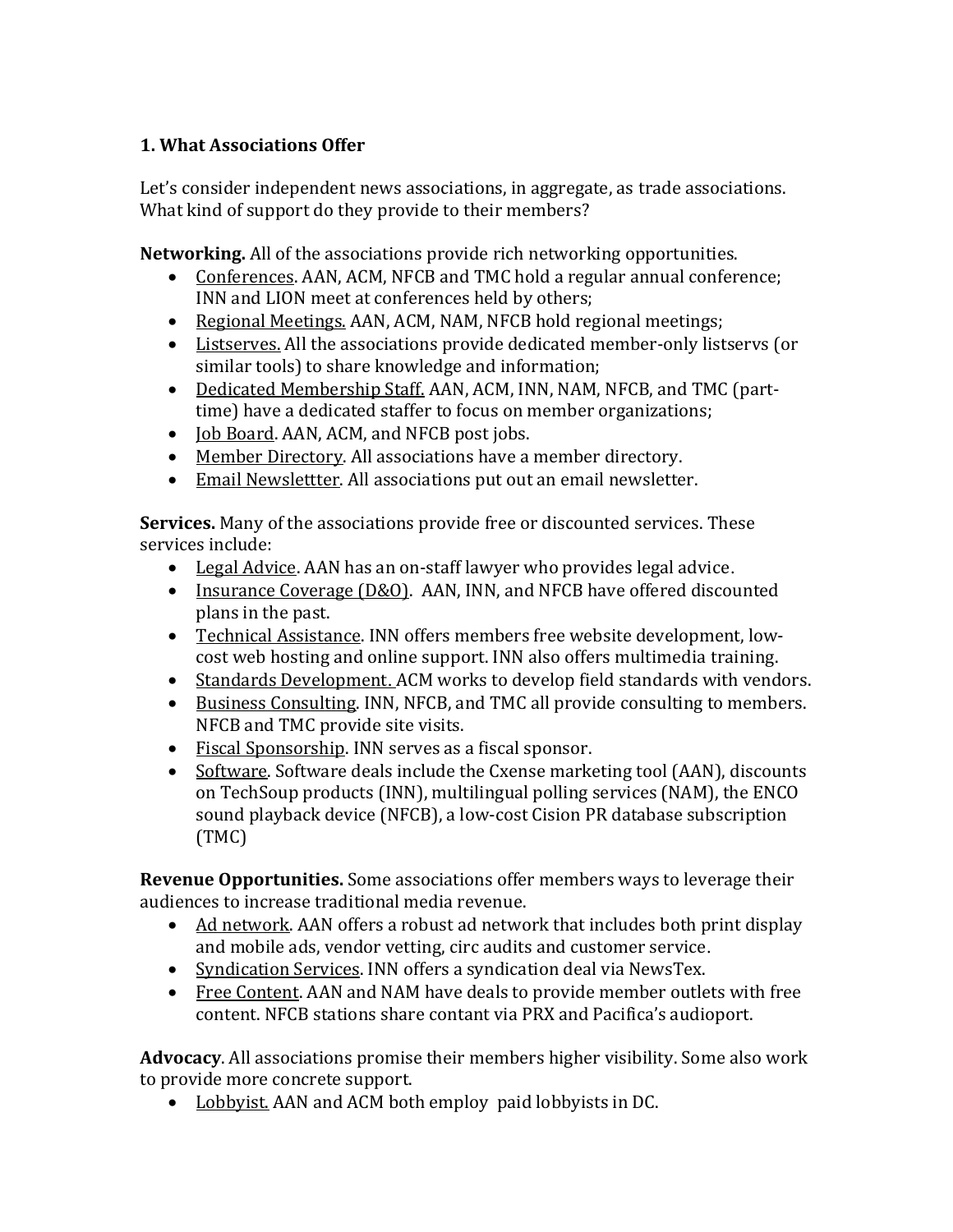- Briefings. NAM holds briefings on ethnic media for elected officials.
- Editorial Awards. AAN, ACM, NFCB, and TMC all offer awards for the best journalism among their members.

Spend some time with this list, and differences between the associations become clearer. For example, the Alliance for Community Media, whose members rely for revenue on an FCC ruling, offers members a paid lobbyist in DC. The Association for Alternative Newsmedia, the only group that still makes money primarily from advertising, offers a robust ad network. The Institute for Nonprofit News has made a niche for itself as a resource for non‐profit business and technical services, while the Media Consortium has focused more on audience development and marketing.

# **2. Better Together: Revenue Hybridity**

The historical reasons for the differences in association offerings are clear. Yet, do these offerings still reflect the expanding needs of each association's members?

In the past, associations have supported members by helping them adopt the revenue model specific to the members of that association. In a hybrid revenue environment, however, we need to ensure that these kinds of programs are available to everyone in the independent news sector.

Community radio stations and a number of regional and national news organizations could profit from AAN's national ad buys, for example. Perhaps other types of community media would be eligible to receive funding for government or educational channels. All independent outlets should be interested in gaining grants for business planning or attending a leadership institute, or learning how to obtain money from small donors.

Why not find a way for associations to work together so that any member of an association could take advantage of these kinds of programs?

Right now, many of these programs are technically open to any outlet, but, in fact, non‐member outlets rarely hear about these opportunities and often feel dissuaded from applying for them. Associations that devote staff time and effort to put together such programs have a vested interest in keeping them for their own members.

If all the associations agreed to share their programs with each other, however, that atmosphere of competition would turn into one of cooperation. Associations would be able to promote the programs offered by the entire sector to their members. That sharing economy also would allow individual associations to develop a strong area of expertise in the knowledge that they would still be able to offer their members a wide range of services.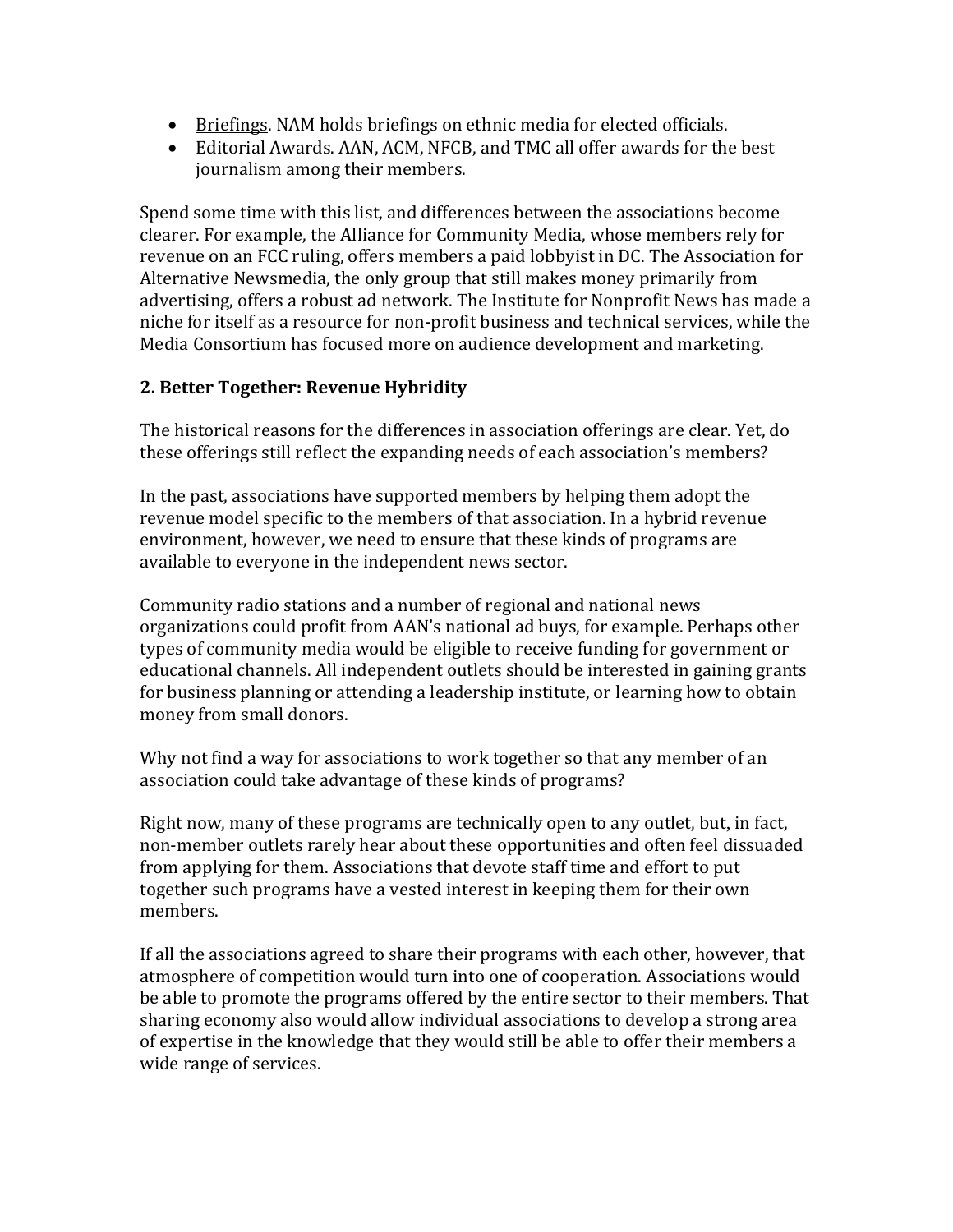For member outlets, a shared set of revenue programs would do more than simply provide them more opportunities. Such a rich slate of programs would also educate these outlets about the benefit of adopting a hybrid business model. It would have strategic power in moving all outlets away from an attachment to one revenue model and create an atmosphere of experimentation and innovation.

For‐profit outlets might begin to understand that they also can ask their loyal followers to become "members" or even to donate small amounts (as long as they are clear the amounts are not tax‐deductible). Non‐profit outlets might begin (finally!) to think of themselves as businesses, and learn from the entrepreneurial attitude of for‐profits.

In short, finding a way to share services among associations would strengthen the infrastructure of the independent news sector as a whole.

# **3. Better Together: Multiple Platforms**

One reason there are so many different associations in the independent news sector is that many were founded before the digital era, and so are based on the very different platforms then extant: TV (PEGs), radio (community radio and radio producers), film (documentarians and community film centers), print weeklies (the alts), print newspapers (the ethnic press) and print magazines (that association went under in 2006) all needed separate associations before 2005 because their business models, audiences, and types of content were so very different.

In the era when having a unique platform mattered, independent outlets had to learn from their platform peers, as only their peers shared both their platform and their revenue model. For example, documentarians shared advice on film festivals; print weeklies gave tips on where to distribute their papers; and PEGs held sessions on teaching the public how to use video and audio equipment.

Now, platform no longer divides outlets from each other. All outlets must be digital. So why do we hold separate conferences attended by the same set of consultants (including the usual suspects from Facebook and Google) when associations could join together to put on one (well‐funded) digital conference at which independents could learn tips from each other?

In 2015, the Media Consortium and the Association of Alternative Newsmedia did hold a joint "digital" conference. Our members were delighted. Even sessions that conference planners had anticipated might be attended by one group or the other ended up having a mixed audience.

At the same time, the fact that all outlets are digital does not mean that only digital matters or that members only need to learn about digital innovation. Just the opposite.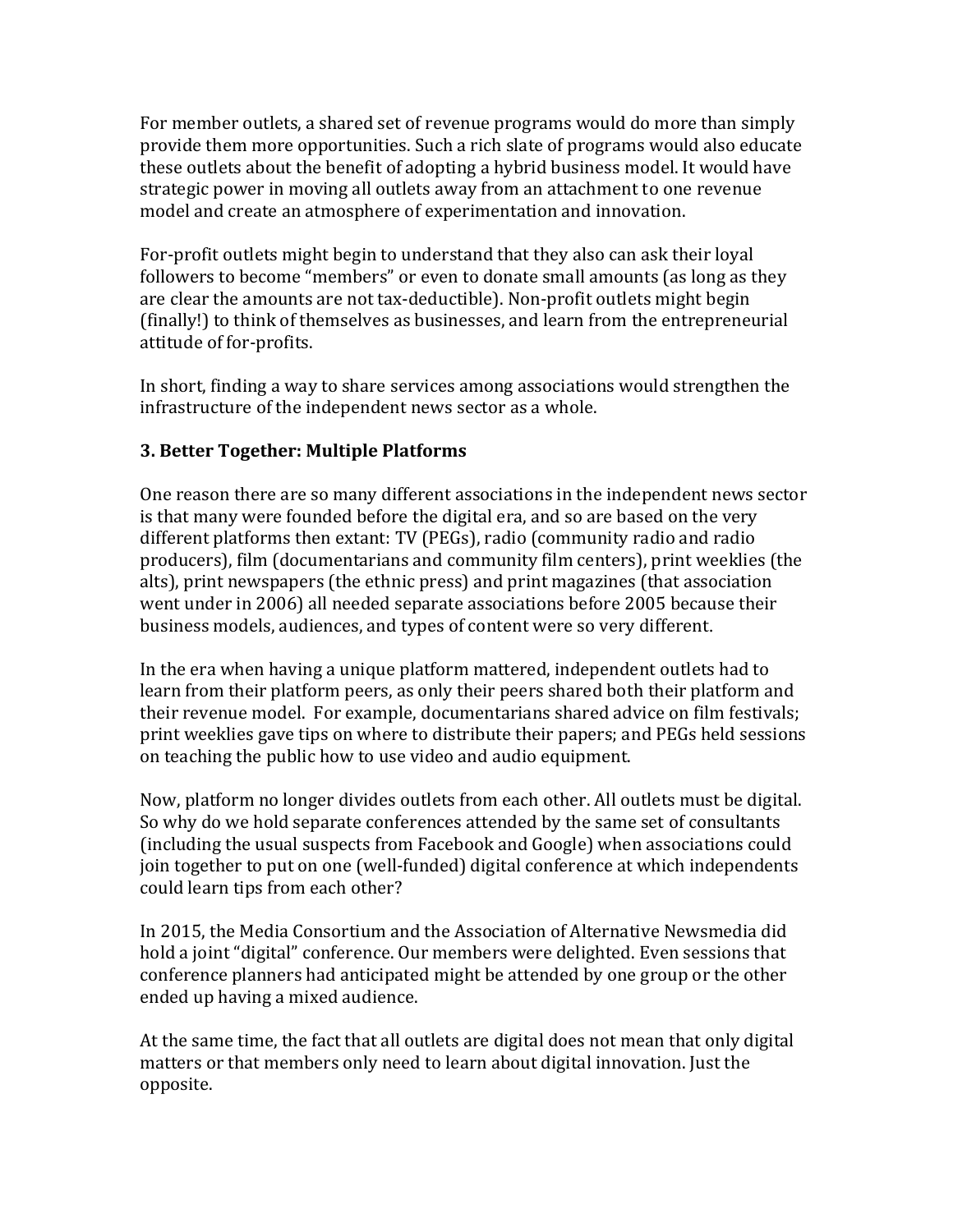Outlets are now increasingly multiplatform. Radio and TV programs have found that they must not only transcribe shows, but accompany audio‐visual content with original text content on the web. Meanwhile, as mobile news becomes increasingly important, a growing number of text-based news outlets are seeking to add podcasting, youtube channels, and other audio and visual platforms.

A tremendous opportunity presents itself for outlets from different legacy platforms to learn from each other's expertise. Imagine what community radio outlets could teach alt‐weeklies, for example, about podcasting—or the partnerships they could create! Imagine the connections that could be made between documentary filmmakers and nonprofit investigative centers, both of which spend months or even years researching the same kinds of stories. Think about how much the ethnic media could tell PEGS and community media centers about reaching new immigrants, and how much in turn community media centers could help ethnic newspapers in moving onto the mobile platform where most immigrants now get their news.

In some cases, outlets will chose to create their own multiplatform content (e.g. Dissent's podcasts). In others, they will form new partnerships (CIR's partnership with Univision, or PEG operators forming partnerships with LPFMs, print, and radio outlets). In either cases, networking with other independent outlets that specialize in a particular platform will help each outlet decide how to shape its own future.

These kinds of connections will only be possible, however, if associations see hemselves as part of one shared community, and if members of one association are t easily able (and invited) to access the special expertise held by other associations.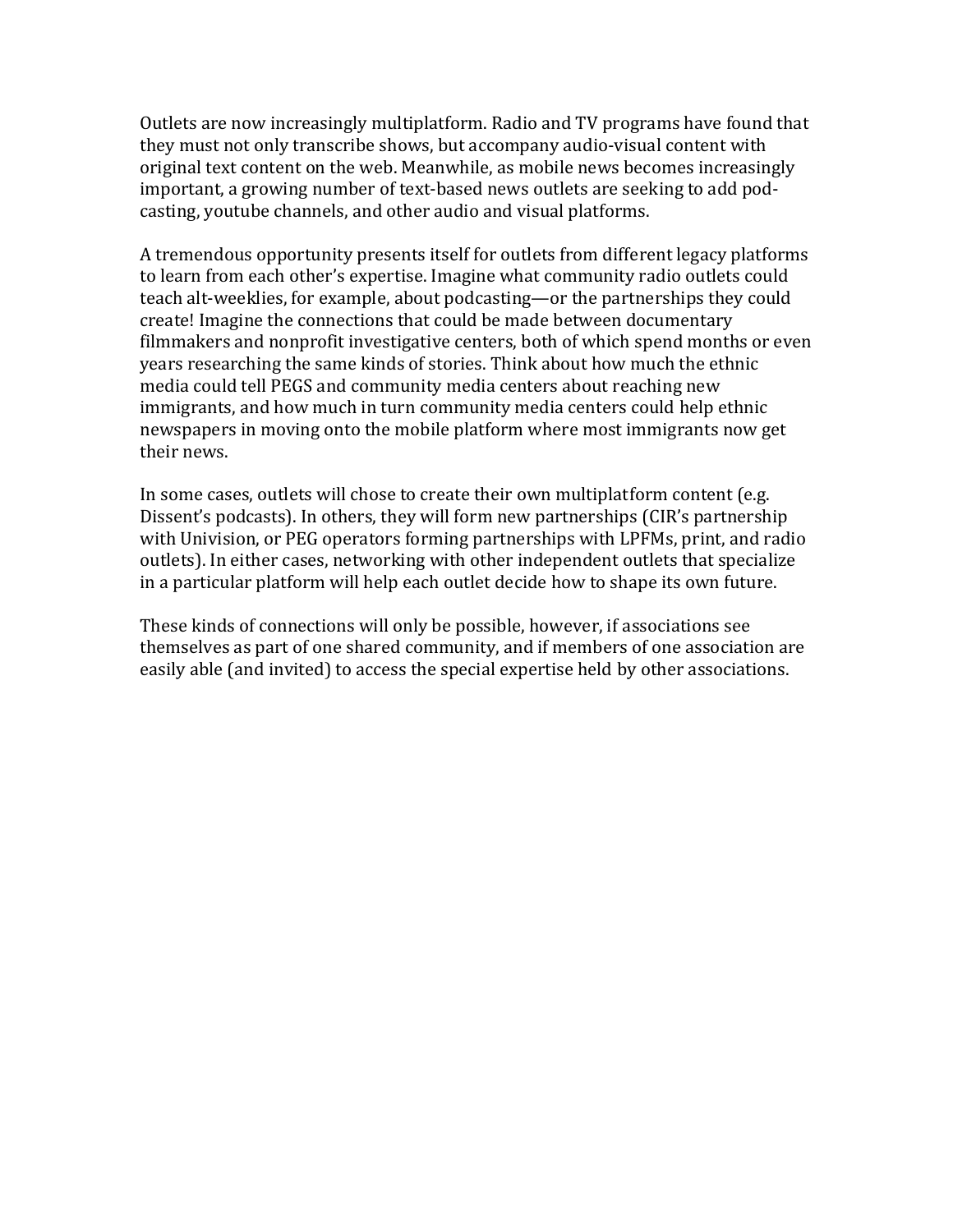# **Chapter Four: Building One Independent News Sector**

This report has focused largely on the business side of the independent news sector since a primary function of any association is to help its members stay in business. However, because independents are mission‐driven, simply staying in business or even prospering in business is not their measure of success. Success for independents is measured by how well they fulfill their mission.

The fact that mission is the key driver for independents explains why so many of the associations that support them are 501c3 nonprofits rather than 501c6 trade associations. The mission of independent news associations as a sector is to ensure that our democracy provides an outlet for every voice in our democracy, including the voices who dissent from the mainstream.

Independents as a sector embrace citizen journalism, ethnic journalism, and advocacy journalism. We tell the stories of hyperlocal communities as well as national movements that fly under the radar. Our members make sure that issues that may not be on the front page of corporate media—from police surveillance to climate change to immigrant worker working conditions—get a hearing.

Independents face a fundamental problem, however, in fulfilling their missions. The independent business model is all about the niche—independents are so robust because they dig deep into a particular audience. Yet, for independents to make impact, they must ensure that the journalism they produce gets a hearing beyond their niche audience.

The question independents wrestle with is how to ensure that stories can be heard beyond an outlet's niche without forcing an outlet to try to "scale" beyond its optimum size (and go bankrupt in the process).

It turns out that associations can provide a critical role in helping outlets reach beyond their native niches to build impact. In the digital era, when mission is more important than ever, helping outlets build impact may be the most important role an association has—and it's another role associations can do best in concert with each other.

# **1. Collective Impact**

It bears repeating one more time that independents are niche organizations. Their special sauce is digging deep into that niche, whether it be a special topic, locale, or point of view. Too often this specificity—which often limits the size of an outlet's primary audience‐‐is viewed from outside the sector as a weakness rather than a strength. Recent collaborative efforts have shown that quite the opposite is the case.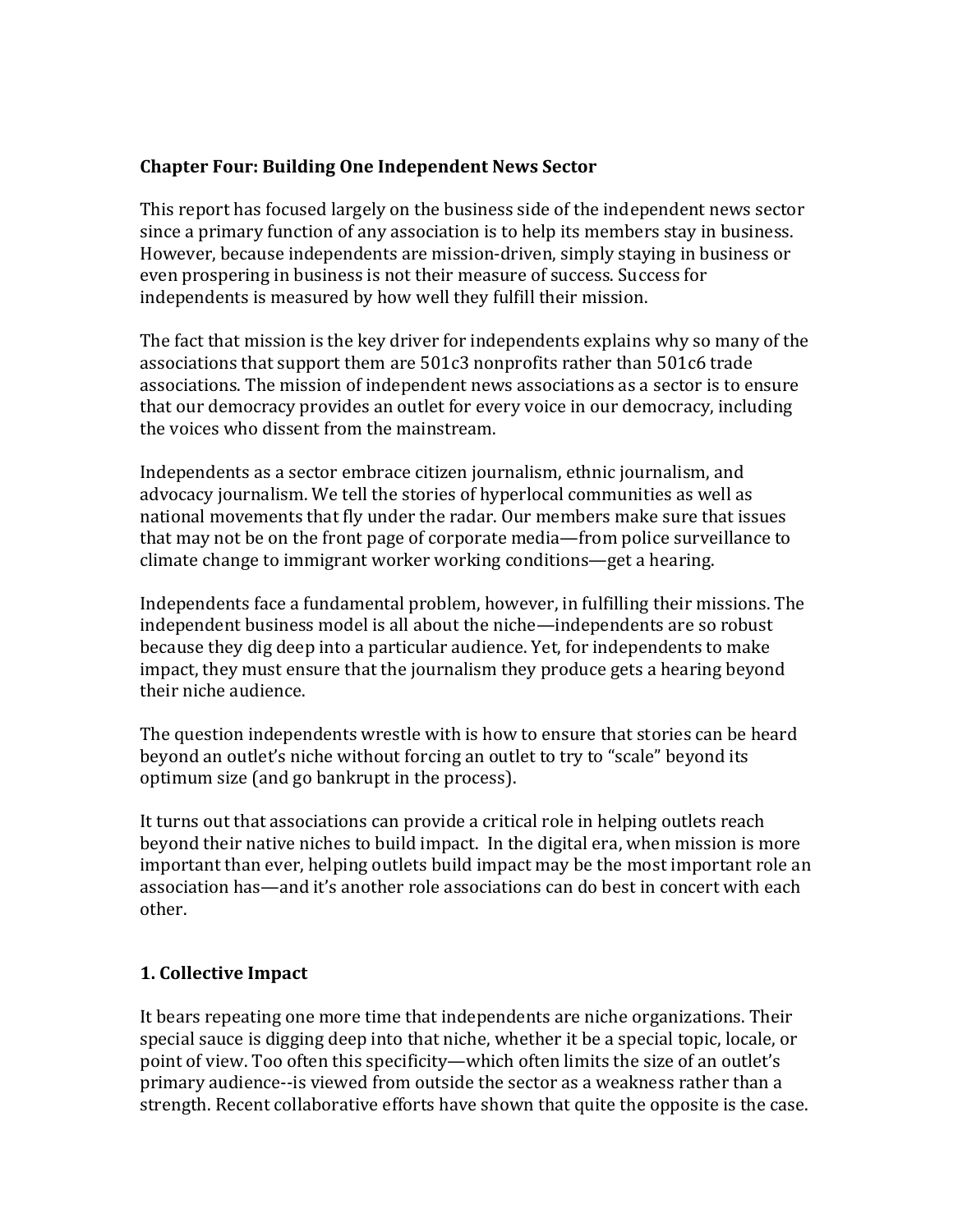The specificity of independent outlets can be a huge resource in tackling reporting on the truly complex issues that define contemporary life.

Take as an example a topic that studies show interests most potential voters: education. Education reporting in the United States requires a number of different areas of expertise, including: hyperlocal reporting across many different locales; national reporting to understand how national education policies and movements impact local schools; reporters who specialize in an analysis of structural inequality to better understand the intersection of race and education; and investigative reporting, to track money flows to policy groups and school boards.

An ever-decreasing handful of corporate news outlets employ beat reporters to try to cover the complexity of education reporting. Even these reporters are unlikely to have the range of reporting skills just described, or be able access to a broad enough swath of communities to study, especially as corporate travel budgets have been cut. How, then, will we as a country be able to understand complex issues that require local and national, investigative and synthetic reporting?

The Media Consortium has found a solution: bring together a number of outlets with different specialties to collaborate around complex reporting topics.

Recently, for example, the Media Consortium produced a [collaboration](http://wtfcorporations.com/about-the-project/) on the impact of pesticide-ready GMO seeds being farmed in quantity on the island of Kauai. We brought together Grist, Earth Island Journal and Cascadian Times, which all specialize in reporting on GMOs and pesticides; the Hawaii Independent, which reports on politics on Kauai; Making Contact and Truthout, which offer in-depth reporting on policy change movements; and PRWatch, which tracks how corporate spending influences local politics. (Making Contact additionally provided print, radio, photo and infographics, along with a collective website). The outcome of that multi-month collaboration was a set of stories that changed the politics on Kauai and Maui.

The success of these kinds of multi-outlet collaborations is predicted by sociologists John Kania and Mark Kramer, writing for the [Stanford Social Innovation Review.](http://www.ssireview.org/articles/entry/collective_impact) Drawing on complexity science, Kania and Kramer suggest that no one solution can ever be found to complex societal problems; instead, those who want to change the social fabric must parallel its complexity. When a number of actors who represent different aspects of a social issue join together with a common agenda and a shared set of rules, their interactions can actually create new solutions **—** what Kania and Kramer refer to as "emergent solutions." They call this ability for a set of organizations working together to locate new opportunities and resources where none before existed "collective impact."

In journalism, collective impact looks somewhat different. Rather than coming together with a shared "agenda," these networked newsrooms join together to explore a shared question. As they bring together their diverse resources and capacities, they will learn from each other how to tell this complex story in new ways. The promise of this method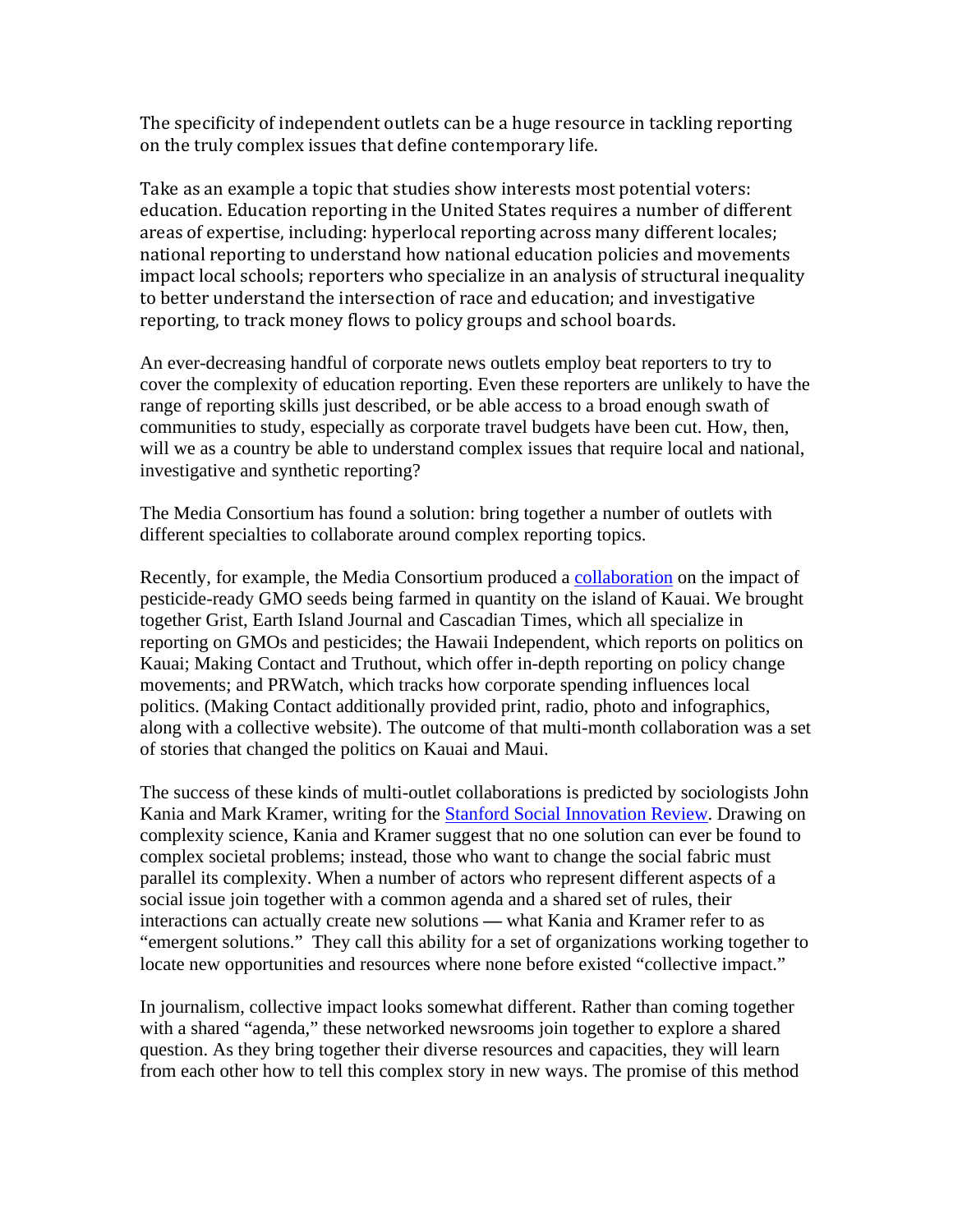is that this new, unfolding story will open up new pathways to action, revealing for the public relevant and critical context to fuel and inform their choices.

The true power of the independent news sector is its ability to create collective impact.

# **2. Associations are the Backbone**

Individual outlets need shared infrastructure to enable collaborations that work. That's the opinion of Kania, Kramer, and Fay Hanley Brown: "The expectation that collaboration can occur without a supporting infrastructure is one of the most frequent reasons why it fails." [Stanford Social Review](http://www.ssireview.org/pdf/Channeling_Change_PDF.pdf)

No one should expect outlets to have that infrastructure in place already. Recall that a key truth about independent news outlets is that they are lean operations that tend to underinvest in management. Most independent outlets simply don't have the project management power to pull off a multi-partner collaboration on their own. They need to put that infrastructure in place.

For example, about a year after Grist, Mother Jones, The Atlantic, CIR, Slate and Wired decided to collaborate on climate reporting (joined later by Huffington Post, the Guardian and CityLab), they realized they needed project management staff. This project team produces original content that is made available to the nine partner organizations, and ensures that the partners' own content is easily shared with the others.

The Climate Desk is unusual in its structure and longevity. Most collaborative reporting projects are not envisioned as lasting multiple years; and frankly, many independent outlets would not be comfortable with a project resting at one of the partner outlets. What most outlets need is an infrastructure ready to support one-off collaborative projects. That infrastructure can best be provided by mission-driven associations.

The Media Consortium has developed a particular expertise in creating collective impact collaborations. In 2014, we created eight such projects, involving over twenty outlets, ranging from pop culture takes on abortion to fiscal accountability at charter schools to profiles of immigrant food-truck workers. In each case, outlets with very different platforms or areas of expertise worked together in order to create multifaceted reporting on complex topics.

For these collaborations, the Media Consortium supplied the connective tissue—we brought the parties together, organized calls for their editors to share ideas and data, organized a social media publicity campaign, and solicited social media support from the Consortium as a whole when the collaboration launched. In cases where we had funding, we were even able to provide mini-grants to cover the reporting costs in order to incentivize the outlets to work together.

# **3. Collective Impact Done Collectively by Associations**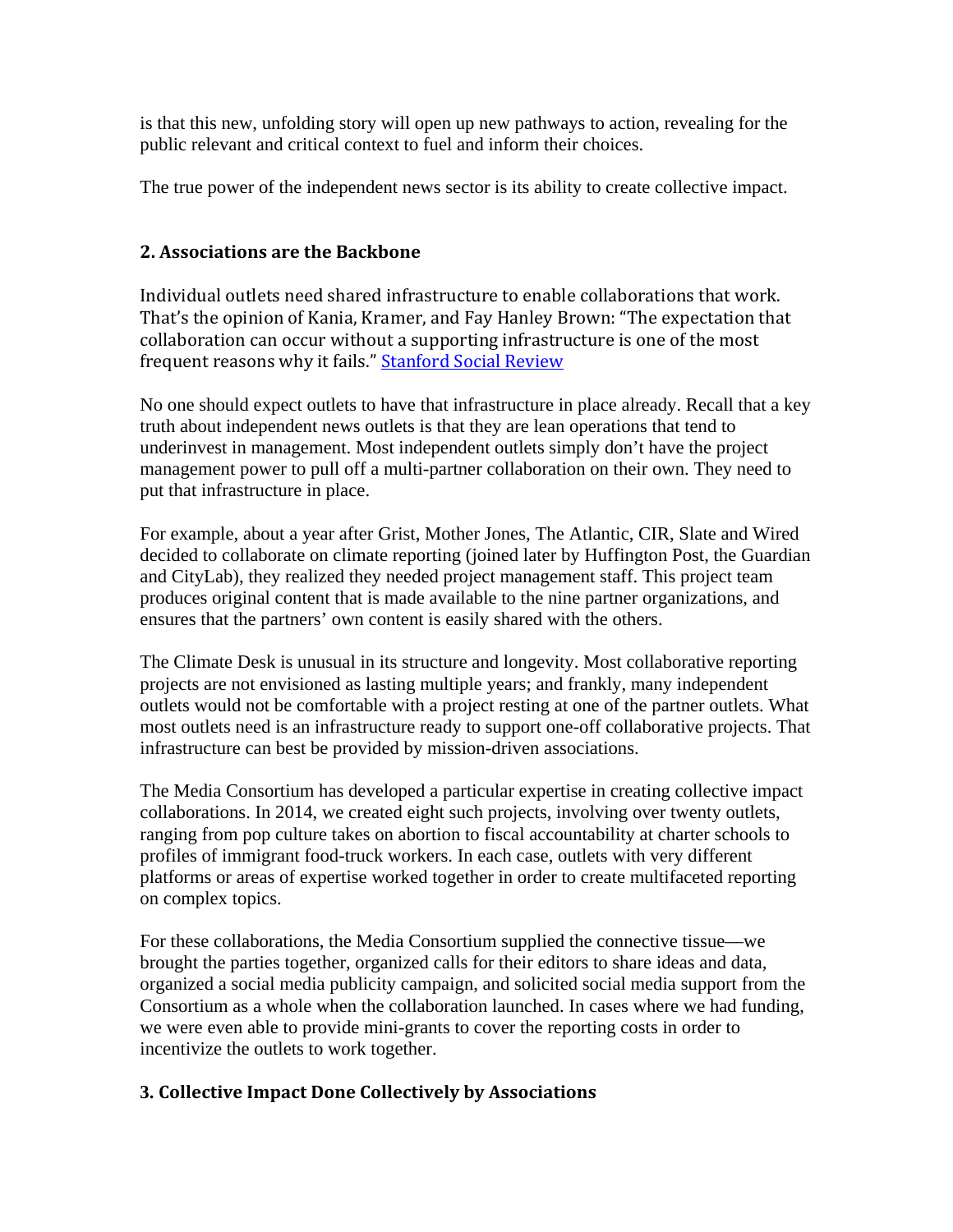While the Media Consortium has developed this expertise, we would like to share it across the independent news spectrum. Imagine if we could do stories on immigrant participation in elections that drew on the ethnic press, the local press, and national outlets! We'd be able to combine direct interviews with immigrant voters; explanatory reporting; and analysis of local barriers to immigrant voting with national analysis and data visualization, creating a full picture of barriers to immigrant participation in elections.

Or consider an in-depth report on fracking that could include a call-in radio component, in which we would ask individuals to report what effect fracking has had on their lives via community radio. Combining that with the analysis of national beat reporters who have followed fracking and we'd get a great picture of the impact fracking has had across the country.

To create these large collaborations, a number of different associations would have to come together. The two examples above would require coordination between NAM, AAN and TMC or INN in the first case, and between NFCB and either TMC or INN in the second case.

That kind of coordination is possible. The Media Consortium and the Association of Alternative Newsmedia worked together in 2013 to create a collaborative set of stories on the rollout of Plan B contraceptive. Four local outlets looked at the rollout in local pharmacies, while three national outlets provided background on the issues behind Plan B and ran a crowdsourcing campaign. The effort was so successful that the Princeton-based Office of Population Research asked for our data.

There is enormous reporting potential lying latent in the independent news sector. To harness it, we need to bring together associations, and then bring together outlets, to create collective impact.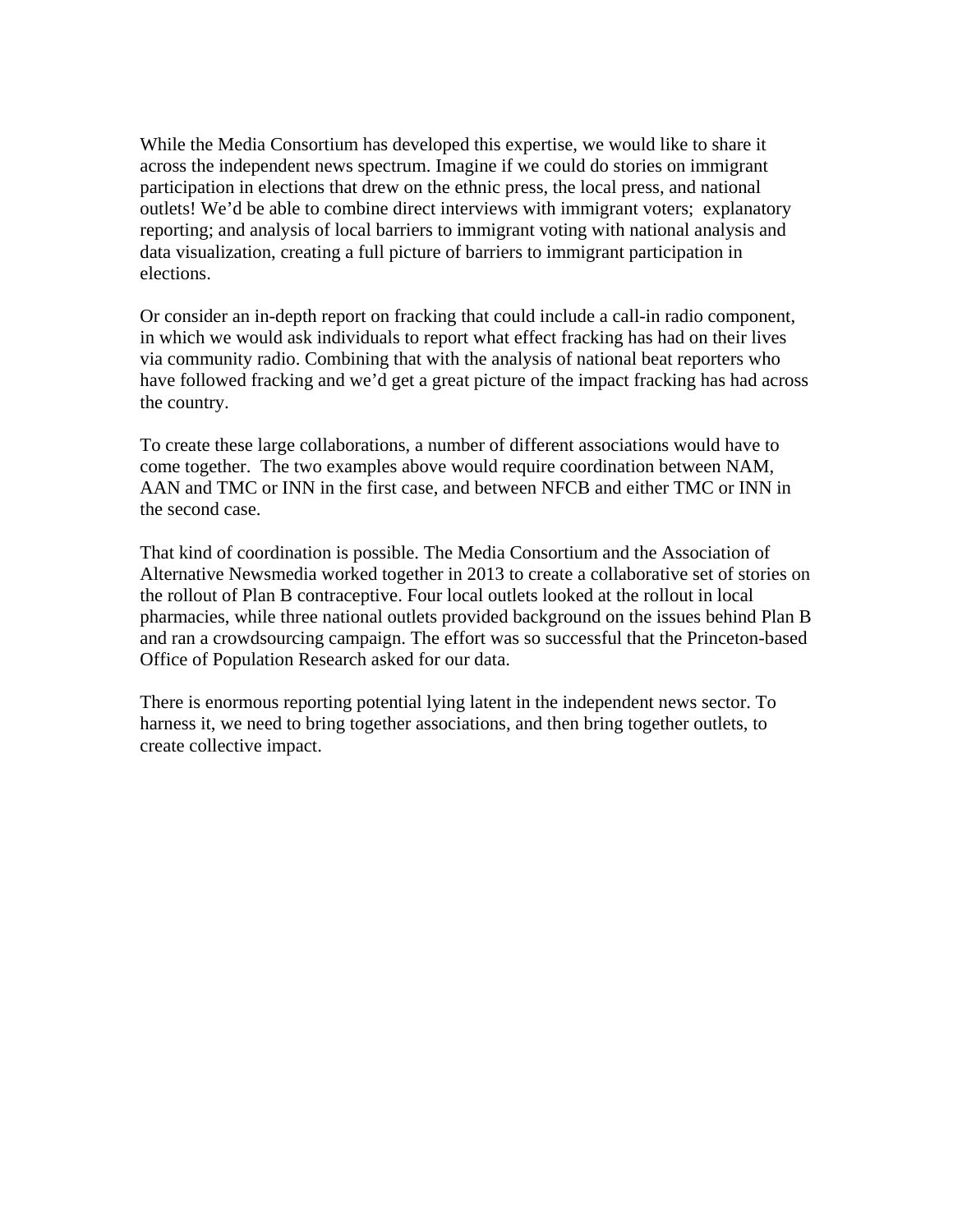#### **Conclusion: Next Steps**

Precisely because independent outlets are so different from each other, it is easy to focus on one outlet for attention, or to believe that it would be possible to create an outlet that would finally scale and do everything all the other outlets can do. Frankly, those of us in the independent world have watched as, time and again, money is poured into one outlet which then goes bankrupt, unable to sustain the vision poured into it.

The aim of this report has been to redirect that attention. We love all of our outlets; all of them are worthy of individual support. However, to really create an alternative to corporate media in this country; to speak truth to power; to provide an outlet for those without a voice—to support, in other words, the true work of the Fourth Estate in a democracy—allies of independent news must support the sector as a whole as well as its parts. We need strategic planning and attention paid to independent news associations.

This report further suggests that the primary goal of that strategic planning should be to imagine ways of bringing current associations together. Associations based on legacy platforms and business models are not able to provide as much support for their members as they once did. Most associations are losing money, or have very unstable funding mechanisms. The sector has not been able to seize the opportunities offered by the digital revolution.

However, there is no need to start from scratch. Current associations offer a wide array of services rich expertise in different business models and platforms. The challenge is to find a way to share this expertise within the sector.

That is why strategic planning is so necessary. There are real differences between the associations. For example, the Media Consortium represents news outlets with a progressive point‐of‐view; many INN members would not be comfortable in such an association! On the other hand, Media Consortium members might not be comfortable being in the same association with the government access channels represented by ACM (but might actively work with its public access/community media center members).

Geography also plays an important role for these associations. Community radio and television, LION's hyperlocal sites, and the alt‐weeklies all define their mission in terms of their locality, and may be uncomfortable in the same association as big national outlets. Ethnic media want their own association to give a focus to the issues of race and class. And so on.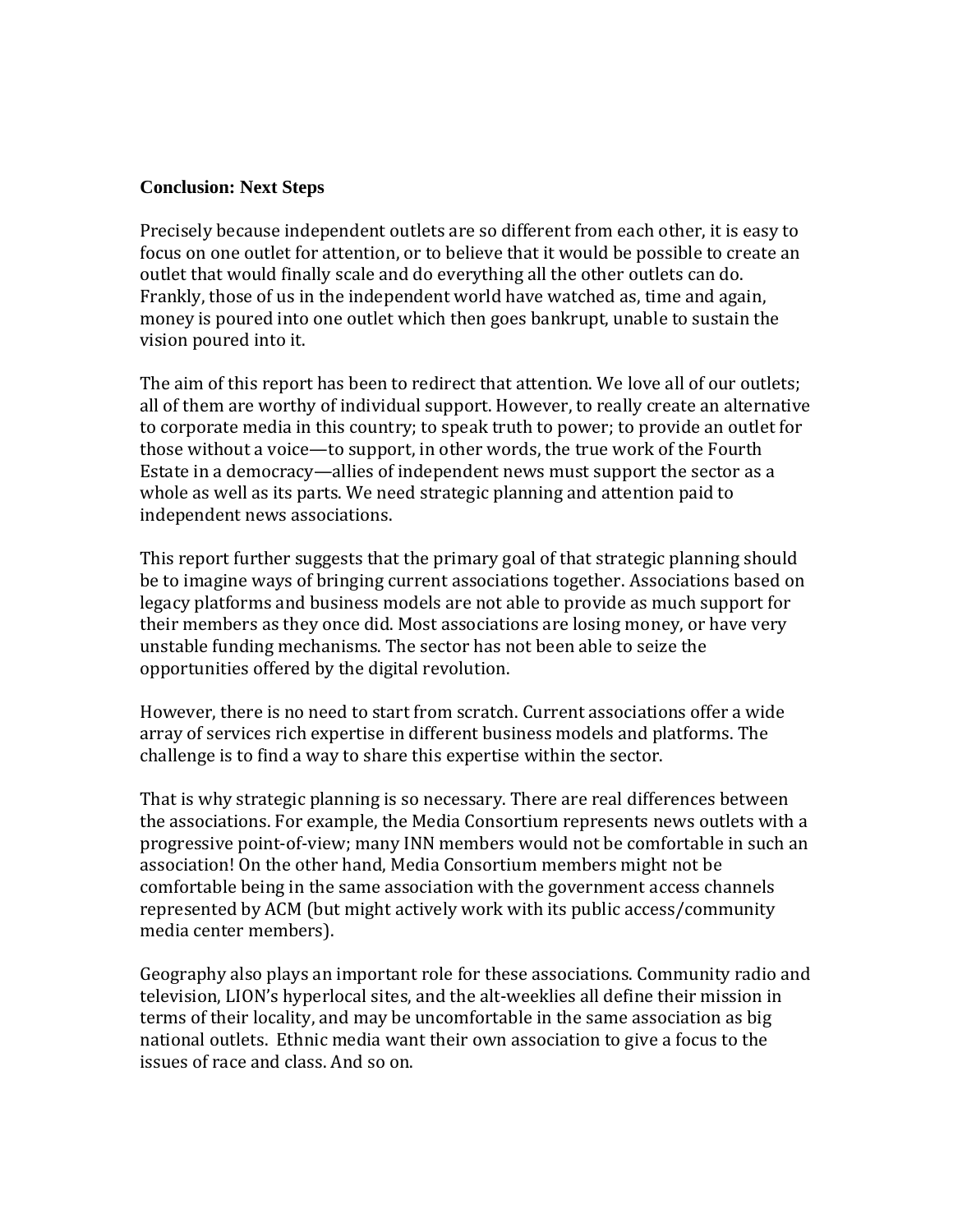A number of efforts over the past five years have proven that associations are willing to work together for the sake of the sector as a whole. ACM, NFCB, TMC and AAN have all partnered with another association on a conference. NAM works closely with INN and TMC. LION works very closely with INN. AAN and TMC are currently exploring a merger. The time is ripe to explore how these different associations can work best with each other—either via a set of mergers, a federated structure, or a significant number of informal partnerships.

It is too much, however, to expect the associations to undertake this work on their own. Those who care about the independent news sector will have to support this work. We need innovative thinking from academics, media reformers, association leaders, and those in the member outlets themselves. Most of all, we need the support—intellectual but also monetary—from the key foundations that underwrite so much of the work of this sector.

In other fields where funders have stepped up, real change has happened. The many organizations of the environmental justice movement, for example, fought with each other until they were brought together in strategic discussions by that field's funders and thinkers. Nathan Cummings has done the same in the Jewish social justice field, bringing 12 different organizations into conversation at a quarterly "roundtable." And look what happened when media policy funders convinced activist organizations to work with each other—against all odds, the FCC passed a robust net neutrality bill!

Independent news is critically important for our democracy. Independent news outlets, more than many other types of news media, need associations to provide key elements of their business infrastructure and to act as their backbone for collective impact. Associations, in turn, need the ability to focus on their strengths, both for the sake of their mission and for their own bottom line.

We are at an inflection point in the independent news sector. We have an incredible opportunity to make lasting change. Let's get to work.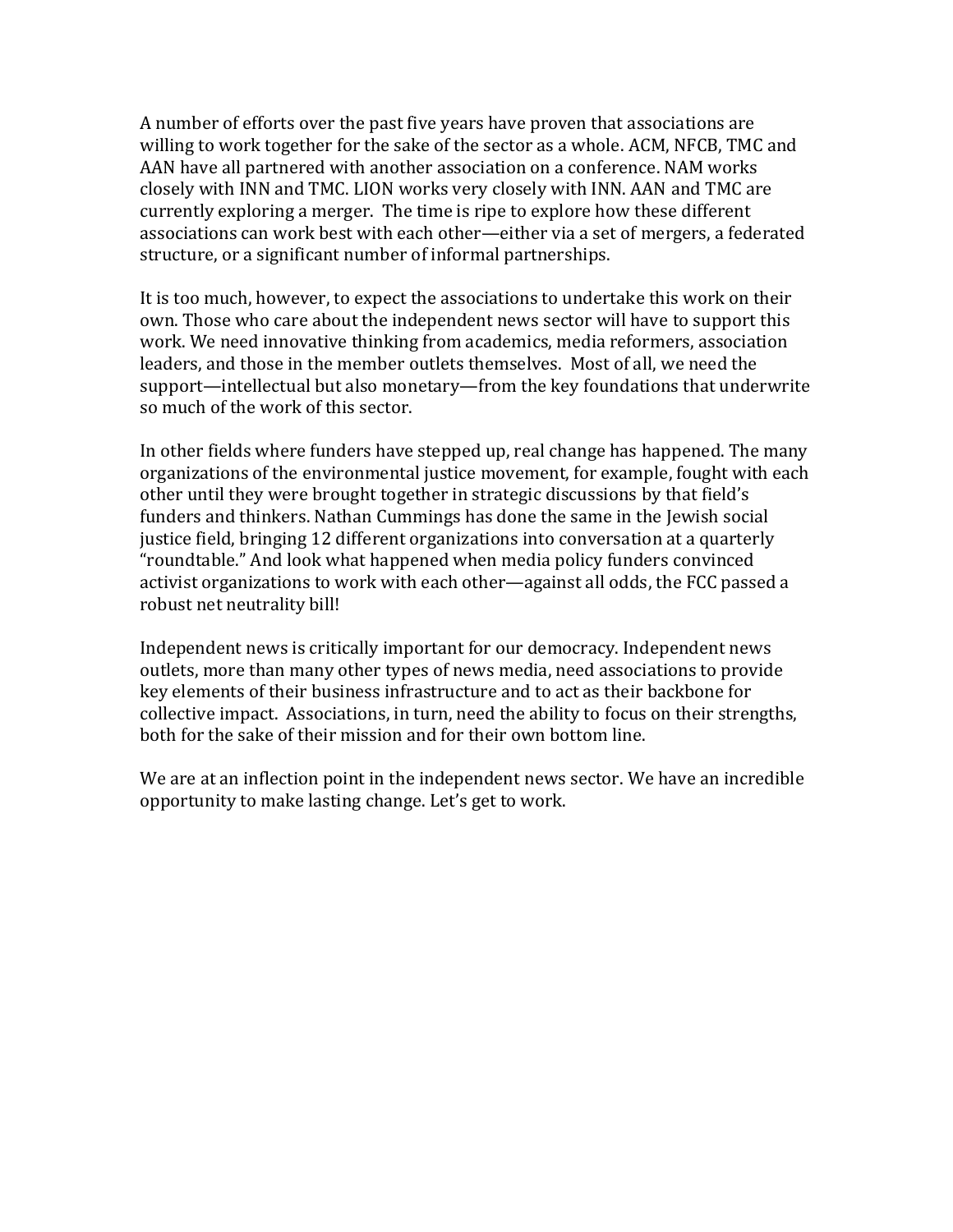# **Appendix I: Independent News Outlets: Sources of Revenue**

Revenue sources can be broken down into five major categories:

- 1. Revenue from the news business—Advertising and Newsstand
- 2. Revenue from individuals—Subscriptions, Memberships, Small Donations
- 3. Revenue from non-profit sources—Foundations, Large Donors, Educational
- 4. Revenue from government\*
- 5. Revenue from non‐news business—Events, Merchandise, etc.

## 1. Traditional Revenue: Advertising and Newsstand

The dailies—and most other corporate news organizations‐‐made most of their money through print ads and only secondarily through subscriptions. Their revenue model was and continues to be based on the number of eyeballs reached. Corporate media have focused on advertising for a good reason. Even in the print era when subscriptions were very profitable, audience‐driven revenue was never able to scale in the same way as advertising revenue. Today, what's killing the dailies is that digital advertising doesn't scale the way print advertising did.

In the era when advertising was king, a number of independents supplemented subscription and donation with advertising. Larger magazines like the Nation, Utne Reader, and Washington Monthly once relied on advertising for a considerable portion of their budget. An entire segment of independents—the alternative newsweeklies—relied soley on advertising. For the alts, their mission—serving the alternative community of their cities—was symbiotic with local alternative businesses, so they made their money from beer, nightclubs, sex, and now pot ads (often ads the dailies would not take).

The critical difference between corporate and independent reliance on advertising is scale. Corporate media needs a revenue source that matches a high volume audience with high volume revenue. Independents don't deal in high volume, so it is easier for independents to replace advertising with a menu of other revenue options. Advertising will remain an important element of revenue for many independents, particularly those whose mission is rooted in a geographical locale. However, it will just be one part of a hybrid model.

Newsstand revenue doesn't exist anymore outside of airports and check‐out stands. This fact has hurt all print media, but has hurt corporate magazines (Vogue, Home Beautiful) the most.

# 2. Revenue from Individuals: Subscriptions, Memberships and Small Donations

Though media consultants usually put subscriptions, memberships and small donations into very different buckets, they shouldn't. Each of these revenue categories represents an average person giving a news outlet \$25 or so. To the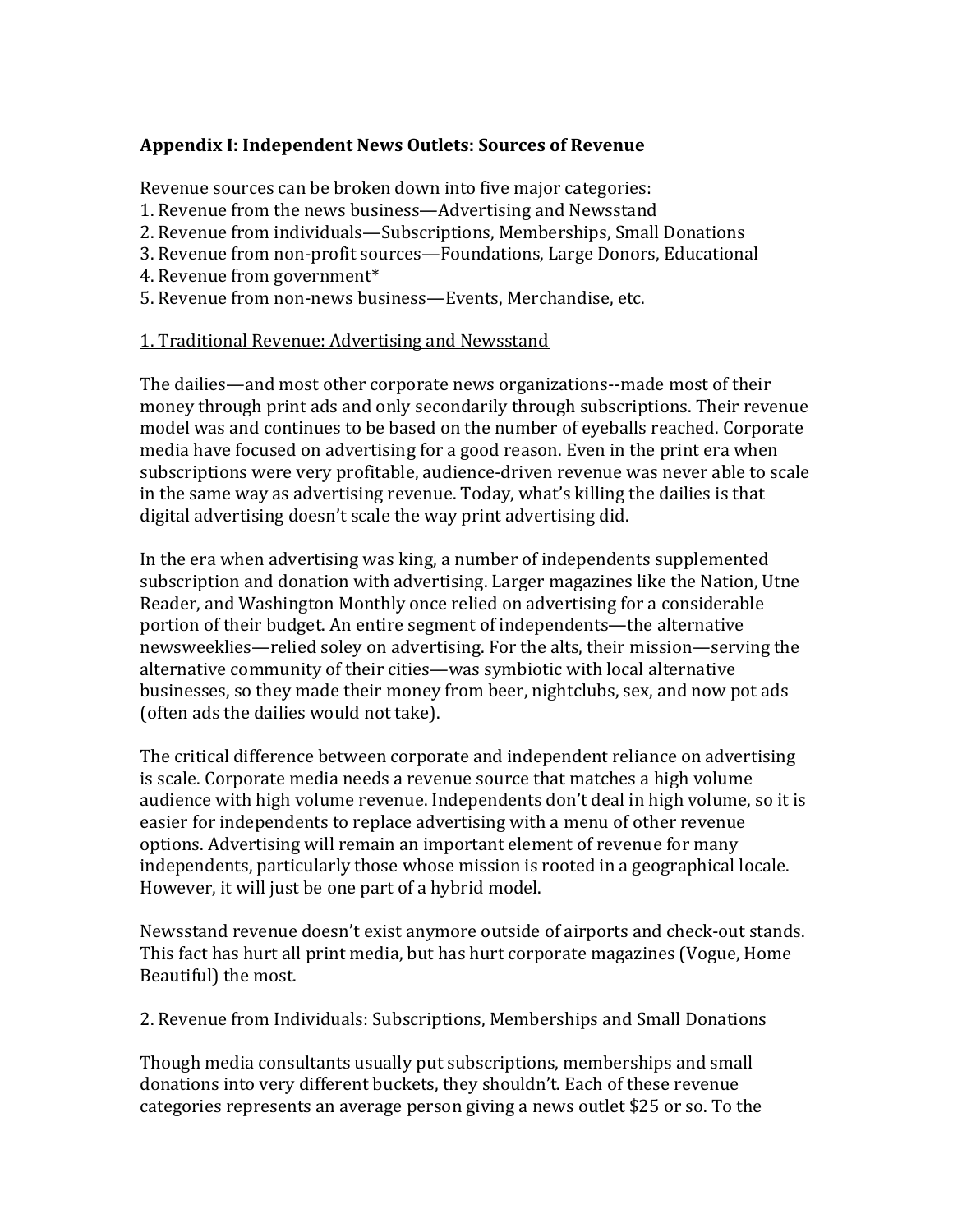person giving that money, whether they are giving money to subscribe, to become a member, or to donate doesn't actually make that much difference. What matters to the individual is their attitude towards the publication asking for money.

In the print era, subscriptions were king, because you just couldn't get news without visiting a library, visting a newsstand, or subscribing to a news outlet. So subscriptions were transactional and almost mechanical. Any good consultant could set up a direct mail series that would yield a 2‐3% return in new subscriptions (closer to 5‐6% for independents). Corporate news and independents both became proficient in this revenue model.

In the digital era, alas, news wants to be free. Transactional subscriptions no longer work unless an outlet is able to sell news that really can be had nowhere else (e.g. the WSJ can sell breaking news on the stock market to investors; Consumer Reports can sell their studies on new cars to car‐buying consumers). In the digital era, a subscription is more like a membership or donation. It is an expression of your identity with a brand.

To some extent, subscriptions always worked this way. For decades, a certain segment has subscribed to The New Yorker in order to place it on their coffee tables. Even in the print era, independents gained subscribers who were less interested in reading their content than in identifying with their mission, and they continue to do so today. Individuals who might not have time to read a full issue of High Country News will still subscribe because they identified with the Mountain West. Young women will purchase a gift subscription to Bitch, the Feminist Response to Pop Culture, as a way of sharing an in‐secret—we love pop culture and we know how sexist it really is.

Today, when "front page news" is free everywhere, individuals will still pay to affiliate with a news mission. Whether they pay a subscription to have a printed piece come to their door, or a membership to express an identity shared with others, or donate to thank an outlet for "getting it" will depend on what the outlet's mission is. But for the person paying that \$25, it's all the same—they are saying, "I agree with you, I identify with you, keep going."

In fact, a number of for‐profit independent outlets have discovered that their loyal audiences will often donate to them even without the non‐profit tax write‐off (The Nation Associates is one example). That is because the small donor isn't giving money to save on their taxes—they are giving because they support the organization.

As a result, the category of small amounts of money received from individuals is becoming an increasing percent of the revenue for independents. A good benchmark for a healthy independent (excluding independents based in a locale like the alts) is etting 40‐60% of their revenue from individuals giving small amounts (\$5‐\$250). g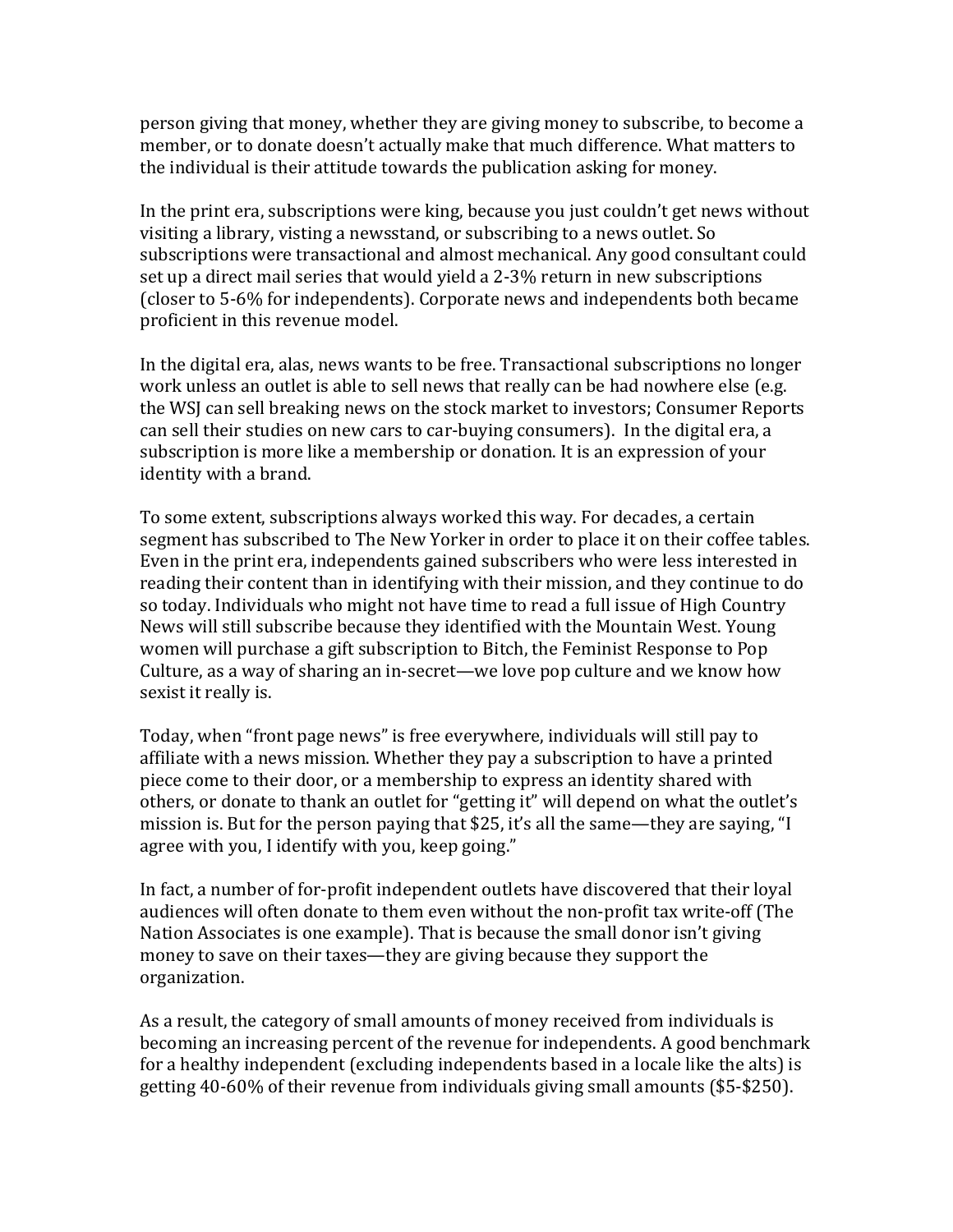Because an independent's audience is necessarily limited (by its niche and mission) this revenue source will never "scale." However, while audience‐driven revenue may not be the most lucrative revenue model, it is a very stable one—the more an independent serves its audience, the more the audience grows and supports the independent. It is essentially these individuals who are keeping the independent sector strong.

## 3. Revenue from Institutions: Foundations, Major Donors and University Funding

One of the most significant changes to revenue models over the past decade has been the move by many independents to a nonprofit status. For example, all the members of INN and over 70% of the members of the Media Consortium are 501c3 educational non‐profits. Non‐profit status has allowed a number of independents to supplement subscriber and donor income with foundation funding and/or university affiliation.

A handful of foundations—Knight, McCormick, Ford, MacArthur, Sloan and Reynolds—funded journalism through the 20th century, primarily supporting public TV and radio. Today, an increasing number of foundations have begun funding the independent news sector. According to Media Impact Funders, 2,956 foundations gave over 2.5 billion dollars to media in general between 2009‐2012.

Money for investigative and advocacy journalism in particular has risen over the past several years. Watching as the major dailies close down beats and bureaus, foundations have put more dollars into investigative journalism by independents like the Center for Investigative Reporting. Seeing a kinship in mission with mission‐ driven independents, foundations with a mission are giving some of their dollars to media as well as to advocacy organizations (for example, the Park Foundation, which focuses on the environment, gives money to the Climate Desk, a multi-outlet collaboration of independents).

Most foundation funding is project‐based, which means the money is given to fund a particular beat or investigation. This project‐based funding has enabled independent outlets to create content that their base alone would not support. However, foundation funding alone is not a sustainable income stream for independent outlets. An outlet should be able to lose its entire portfolio of foundation funding and still be able to survive, albeit in a much reduced form.

The exception to this statement is money from major donors, those giving above \$1000 per year. These donors often give via family foundations, but in many ways they behave more like small donors. They usually care very deeply about an outlet's mission, and are often willing to provide general support dollars. Having a few major donors can take an outlet through almost any kind of economic catastrophe. Having at least a few major donors, rather than just a single major donor, keeps an outlet independent.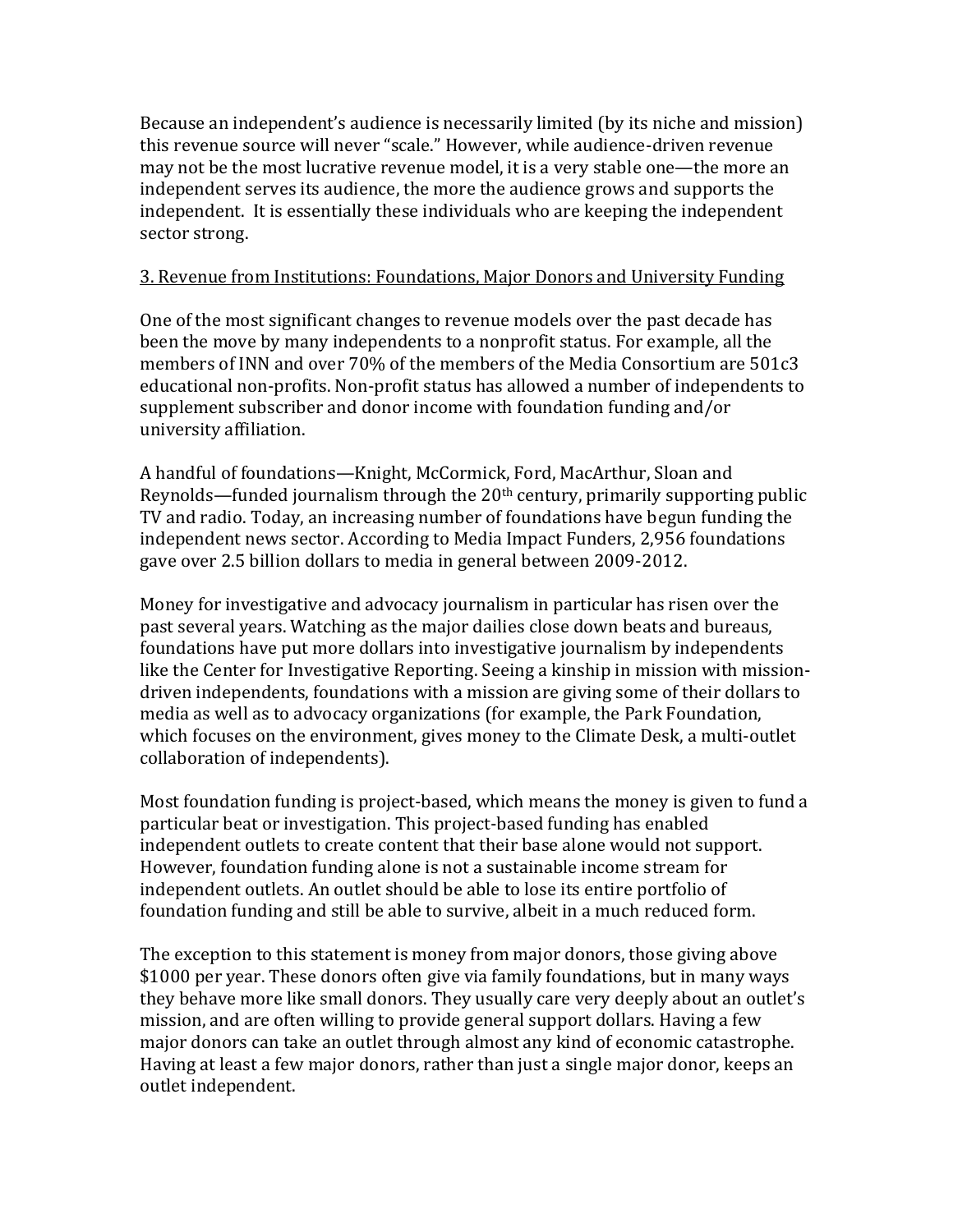University partnerships are included in this section because they essentially are institutional donors. It's just that their giving differs significantly from foundations. Rather than direct funding, university partnerships often provide independent outlets with in‐kind services. For example, the university might provide the outlet with office space and administrative/bookkeeping help; or it might feed the outlet a steady stream of interns and cub reporters via its journalism program; or it might publish the outlet's print version, taking revenue from libraries and newsstand and giving the outlet back only revenue from subscribers—or some combination of all of these and more.

Universities, which are usually nonprofits themselves, generally can only work with non‐profits. Likewise, smaller foundations tend to only be able to give money to nonprofits and major donors definitely want the tax write‐off only available to them if they give to a non‐profit. Larger foundations often are able to offer grants to for‐ profits. Even so, corporate outlets get very little foundation money of any kind. This is an income stream native to public and independent media.

# 4. Government Funding

In general, an outlet that is government-funded is a public outlet, not an independent outlet. The one exception are the PEGS—public, educational and government broadcaster TV channels.

The PEGs were formally recognized via the Cable Communications Act of 1984, which [allowed](http://vermontaccess.net/peg/) local cable francising authorities to require cable providers to set aside one or more cable television stations for non‐commercial public, educational or government use, and to fund the operations at those centers. These centers flourished in the 1980s and 1990s when cable TV was robust; in the digital era, however, as cable TV faced stronger competition, local authorities began allowing cable companies to opt out of supporting PEG stations. Most industry observers expect government funding to continue to decrease for PEGs over the next decade, although the PEGs are pushing back hard, particularly those which define their mission more broadly beyond channel content.

# 5. External Revenue, aka Non‐media Businesses

Independent outlets have always held events, sold merchandise, and offered fee‐for‐ service retreats or workshops (or cruises in the case of The Nation). In the digital age, however, they are doing more of it. It is this bucket that mainly is taking the place of advertising for those independent outlets that once sold advertising. And it is this kind of external revenue that balances out foundation funding, giving independent outlets a more stable three‐legged revenue base of money from individuals, money from foundations and/or advertising, and external revenue.

Corporate media outlets have tried many of these strategies for bringing in external revenue. Those with clear, strong missions have succeeded. For example, the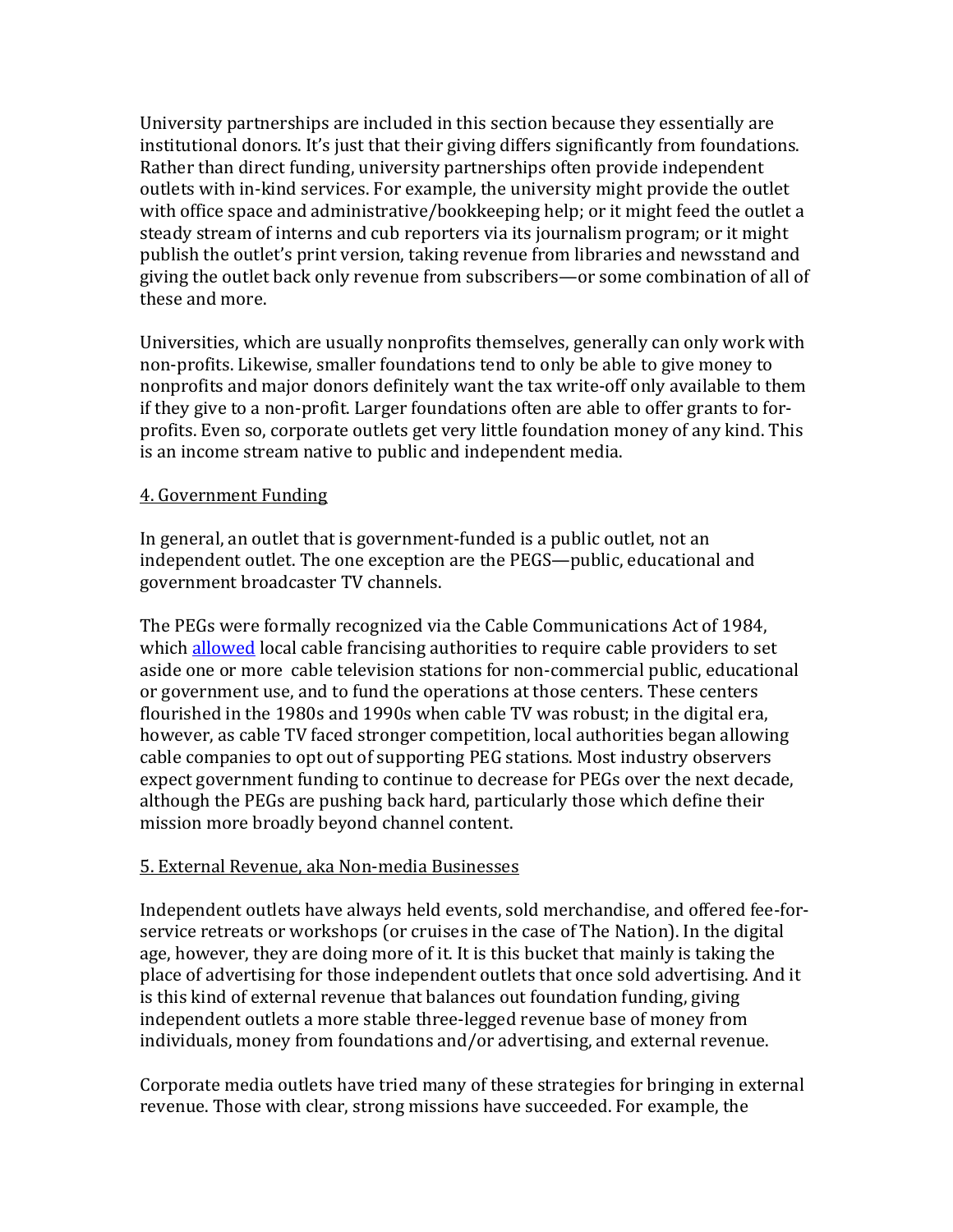Economist has been able to create revenue‐generating events around its verticals. Ironically, the dailies have had a much harder time diversifying revenue this way because they are too far removed from their base, unlike, for example, the alts. In general, corporate media has a harder time identifying this revenue stream than independents. Compare a magazine like Time with a magazine like Tricycle:The Buddhist Review—which will be more successful at offering targeted workshops and books to its readers? In fact, Tricycle brings in a big chunk of its revenue in these ways, in addition to donations and advertising.

The digital revolution did force independents to rely less on subscriptions and advertising and more on donations, foundations and fee‐for‐service. However, because independents already operated on a much tighter budget and on a much more diversified revenue basis than the dailies, independents have been able to weather the shift in revenue models remarkably well.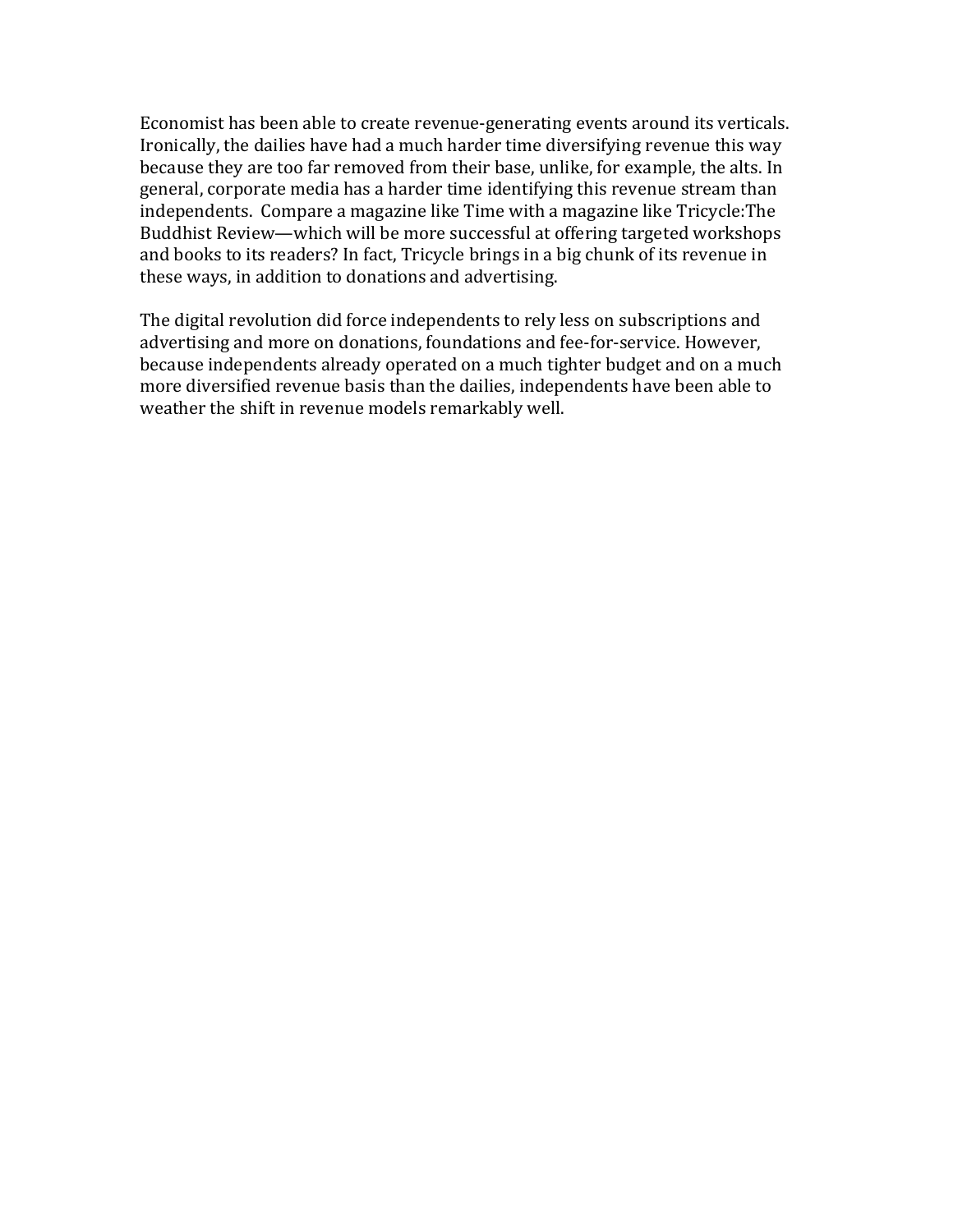# **Appendix II List of Independent News Associations (Alphabetical)**

## **Alliance for Community Media (ACM)**

Type: 501c6 and 501c3 Legacy: Public, Educational and Governmental (PEG) Media Access Centers Founded: 1976 Members: 700 Director: Michael Wassenar # Staff: 4 URL: http://www.allcommunitymedia.org

The Alliance for Community Media represents Public, Educational, and Governmental (PEG) media access centers. It offers members an annual conference, online training and mentorng services, and extensive DC‐based lobbying. It is supported by member dues, education fees, and non‐profit fundraising.

From 2012‐2014 ACM underwent a leadership transition and strategic plan, and is emerging now with a renewed focus on federal lobbying for guaranteed money for existing PEGS. Meanwhile, some of the more innovative PEGS have discovered that they can exist by supplementing local cable funds with the revenue models more common to independents—individual donations, membership and fee for service. SPNN in Saint Paul, PhillyCAM in Philadelphia, Chicago Access Network, and others are leading the way.

#### **Association of Alternative News Media (AAN)**

Type: 501c6 Legacy: Print weeklies Members: 115 members; over 250 individual papers Founded: 1978 Director: Tiffany Shackelford # Staff: 2 URL: http://www.altweeklies.com

One of the largest and oldest independent associations is that for alternative print weeklies, the most famous of which is probably the Village Voice. AAN supports members by offering annually a leadership conference, digital conference, and all‐ member conference; by running a national ad network; DC‐based lobbying; and by offering a large variety of discounted services including legal and audit. AAN supports itself through dues and the ad network.

Alt‐weeklies are in the midst of the digital transition right now; at least 18 weeklies have folded in the last three years. However, many print weeklies—especially in smaller urban areas like Colorado Springs and Little Rock, Arkansas—are thriving. In some cases, ironically, the primary challenge for the alt-weeklies is that the daily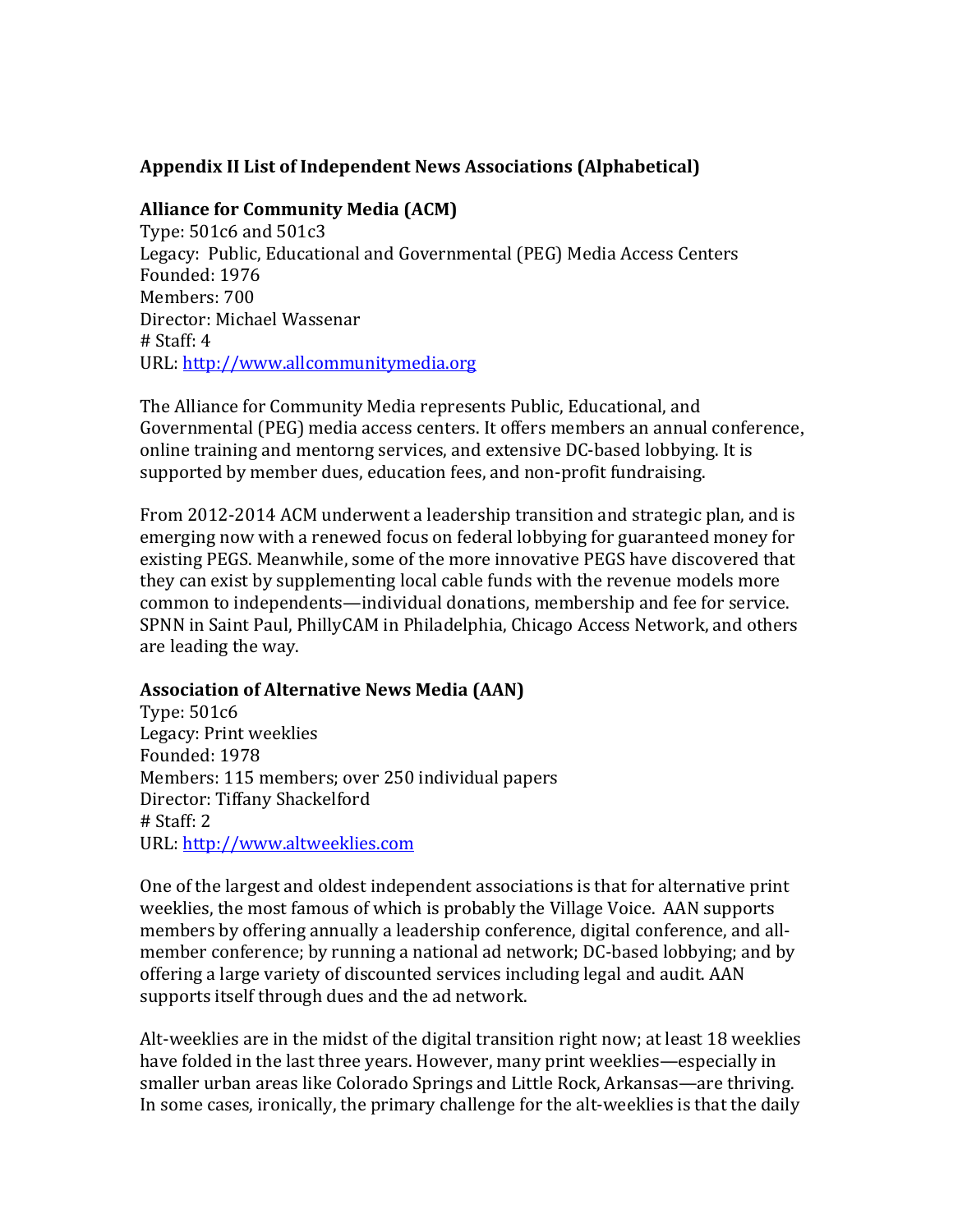paper in their town has collapsed, leaving the "alternative" paper as the only paper. While the number of alts may diminish further, those that survive are likely to become the primary news providers in their communities, combining multiplatform content with hybrid business models based on membership, events and advertising.

#### **Institute for Nonprofit News (formerly Investigative News Network)**

Type: 501c3 Founded: 2009 Members: 100 Director: Kevin Davis # Staff: 9 URL: <http://investigativenewsnetwork.org/>

INN was founded to support non-partisan investigative journalism. Its members are primarily text-driven, though some of the larger members have begun adding podcasts and video and partnering with radio stations. Many members are regional news centers affiliated with university journalism programs or serve a particular issue, such as health or environmental reporting, with funding models based in educational or foundation funding.

As it has grown, INN has developed a rich set of programs to support the business of journalism, including workshops co-sponsored with Poynter, grants offered in conjunction with the Knight Foundation that advance the sustainability of news outlets, best business practices guidelines and legal and technical support services.

INN has recently redefined its mission to focus more on impact. It has joined with IRE to provide access to data journalism and has supported collaborative projects. INN is the best-funded of the independent news associations. Though it currently is primarily supported by foundation dollars, it is working to diversify its own revenue via fee-forservice and membership dues.

#### **Local Independent Online News (LION) Publishers**

Type: 501c3 Founded: 2012 Members: 115 Director (Interim): Matt DiRienzo # Staff: 1 URL:<http://www.lionpublishers.com/>

LION Publishers represents the publishers and editors of local independent online news websites, both for-profit and non-profit. In short, they are the bloggers of the HuffPo/ Daily Kos era, now focused on making money from their digital day jobs. LION offers its dues paying members a national conference, mentoring, and discounted services.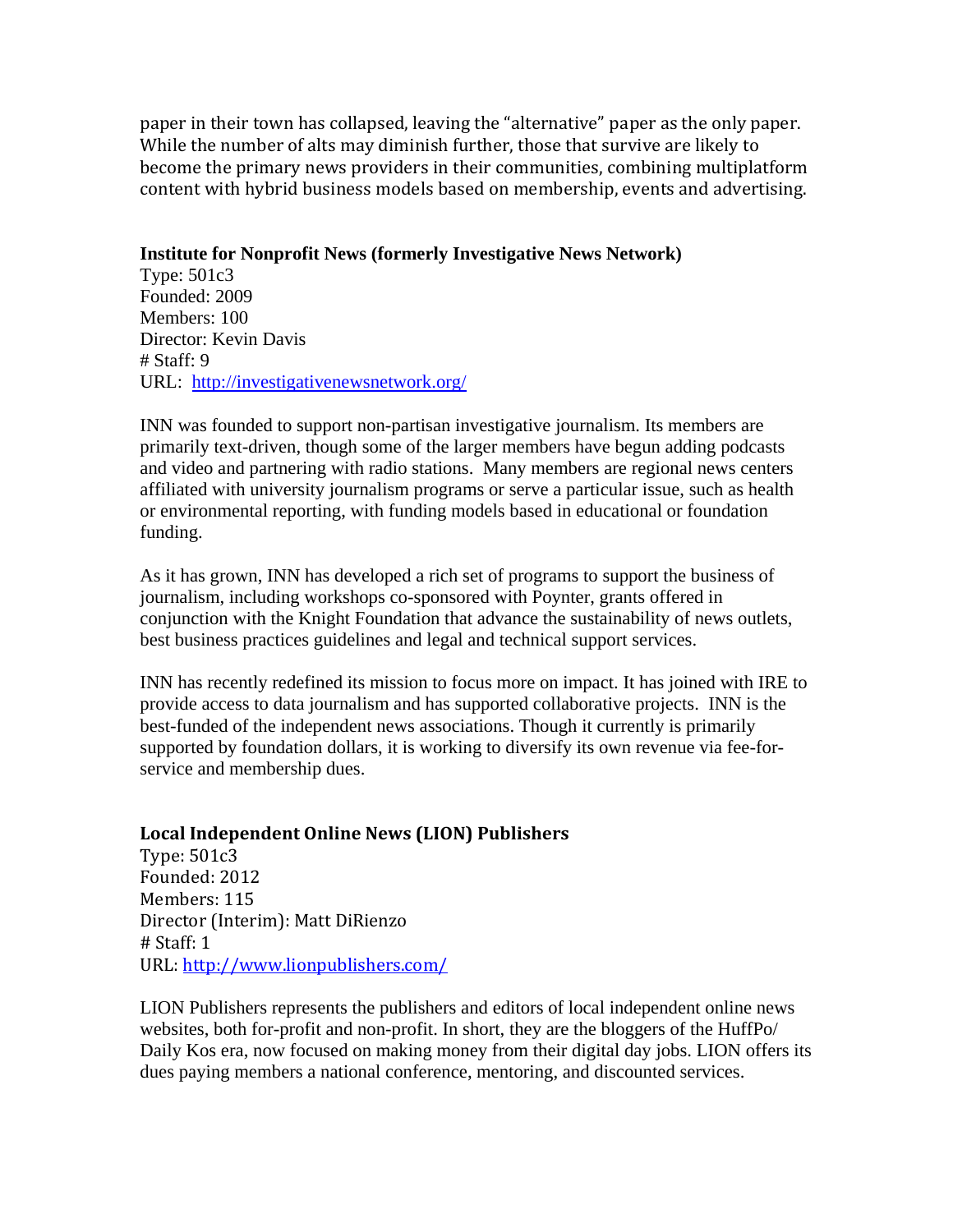LION's primary challenge is that its members often not only don't have the resources to fully support the organization, but may also be unable to afford conference attendance or discounted services without additional financial support. The organization received significant seed funding, but has had a difficult time developing into a mature association.

#### **The Media Consortium**

Type: 501c3 Founded: 2005 Members: 75 Director: Jo Ellen Green Kaiser # Staff: 1.5 URL: http://www.themediaconsortium.com

The Media Consortium was founded to support and grow the impact of the progressive independent news sector. Arising in part in response to the digital revolution, it was created as an explicitly multiplatform organization. Its current members include TV, radio, print magazines, print books, digital‐only, and mobile‐ only outlets.

Media Consortium members are niche news outlets with an intimate understanding of their audiences. Some serve particular demographics, such as LGBT, immigrants, or Catholics; others focus on issue areas such as reproductive health or the environment; still others have a very strong voice. Their business models reflect the deep engagement of their audiences, with 40‐60% of their revenue based primarily on small donors, members, and subscribers.

The Media Consortium offers an annual conference; discounted services; site visits and one‐on‐one consulting; an innovation lab that runs experiments on growing and measuring impact; a robust media policy program, and an ongoing program of editorial collaboration. The Media Consortium is funded primarily by foundations and member dues.

# **New American Media (NAM)**

Type: 501c3 Founded: 1996 Members: 3000 Director: Sandy Close # Staff: URL: [http://newamericamedia.org](http://newamericamedia.org/)

New America Media was founded to bring the voices of the marginalized--ethnic minorities, immigrants, young people, elderly--into the national discourse. NAM members are mainly hyperlocal print papers run by immigrants and written in languages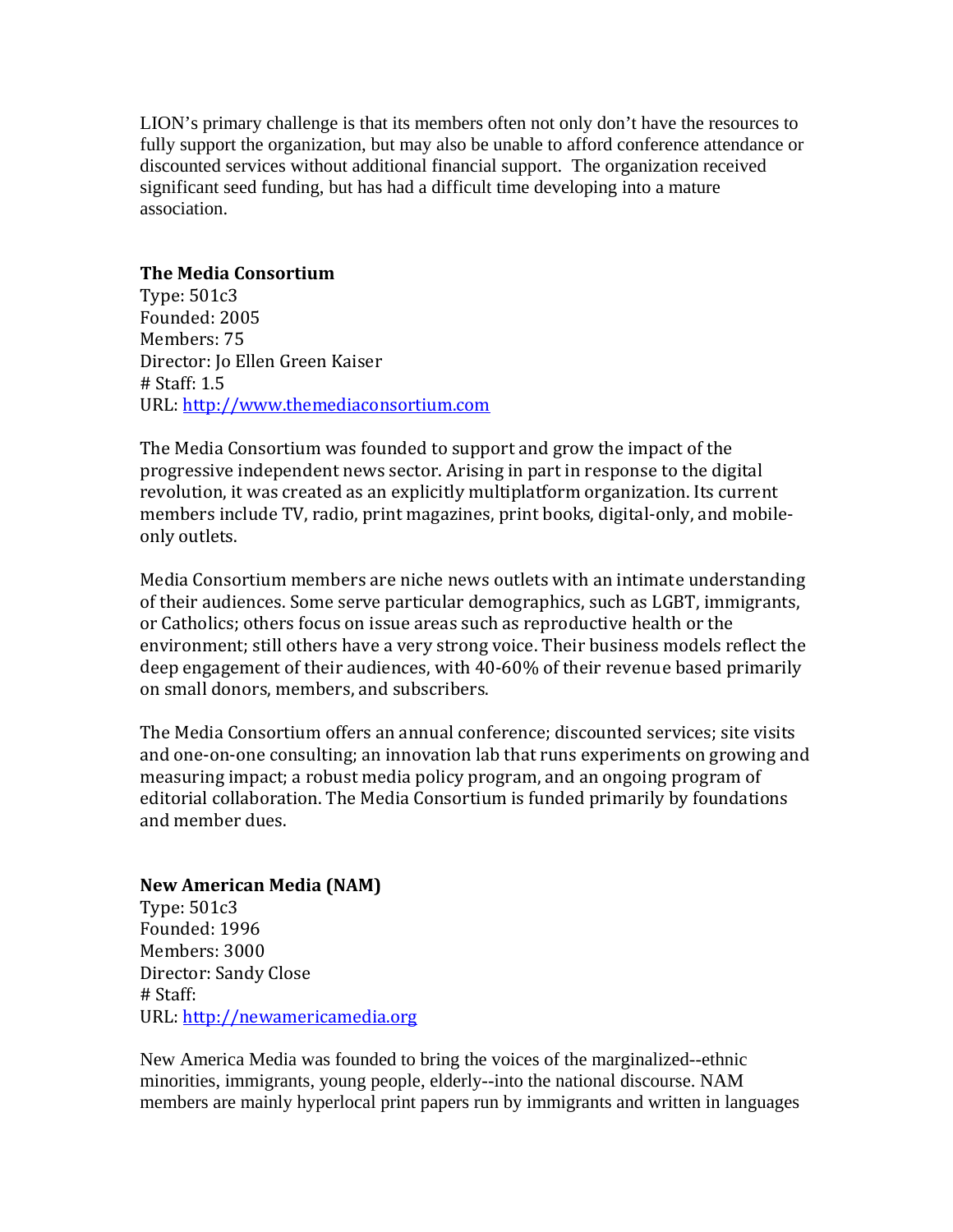other than English; African-American media on a number of platforms; and youth media. Most members face a challenge transitioning their content from print to mobile, which is the platform most used by new immigrants.

New America Media acts as a membership association, tranlsating and aggregating member content on the NAM site, providing national advocacy, offering training webinars, and infrequently putting on a national conference. In addition, New American Media acts as a news organization itself, employing journalists to create original content, especially on verticals based in elder issues and immigrant rights.

NAM faces some key challenges: the ongoing challenge that its members—mostly volunteer or very low budget—cannot support their organization; the fact that a once lucrative ad network may not survive the digital transition; and the need to transition from the founding director to new leadership.

# **National Federation of C ommunity Broadcasters (NFCB)**

Legacy: Community Radio Type: 501c3 Founded: 1975 Members: 150 Director: Sally Kane (CEO) # Staff: 2 URL: http://www.nfcb.org/

Along with NPR stations there have always been small community broadcasters, including community media centers. NFCB represents these radio stations. NFCB offers an annual conference, national advocacy, a regular training workshops.

Community radio once was primarily important in creating, reflecting and representing minority communities of all types (including white subcultures) through music programming. In that role, NFCB has been the key leader in diversifying the media landscape, helping create Native Public Radio and Latino Radio. Now, a small but increasing number of these stations are beginning to air local news.

# **Related Organizations**

In addition to the organizations named above that are designed exclusively to serve independent news outlets, there are a number of other associations that serve individuals working at these outlets. These associations include:

# **Association of Independents in Radio**

URL: http://www.airmedia.org/

AIR offers some programs, like Localore, designed for outlets rather than individuals, and thus intersects with the work of NAMAC and NFCB.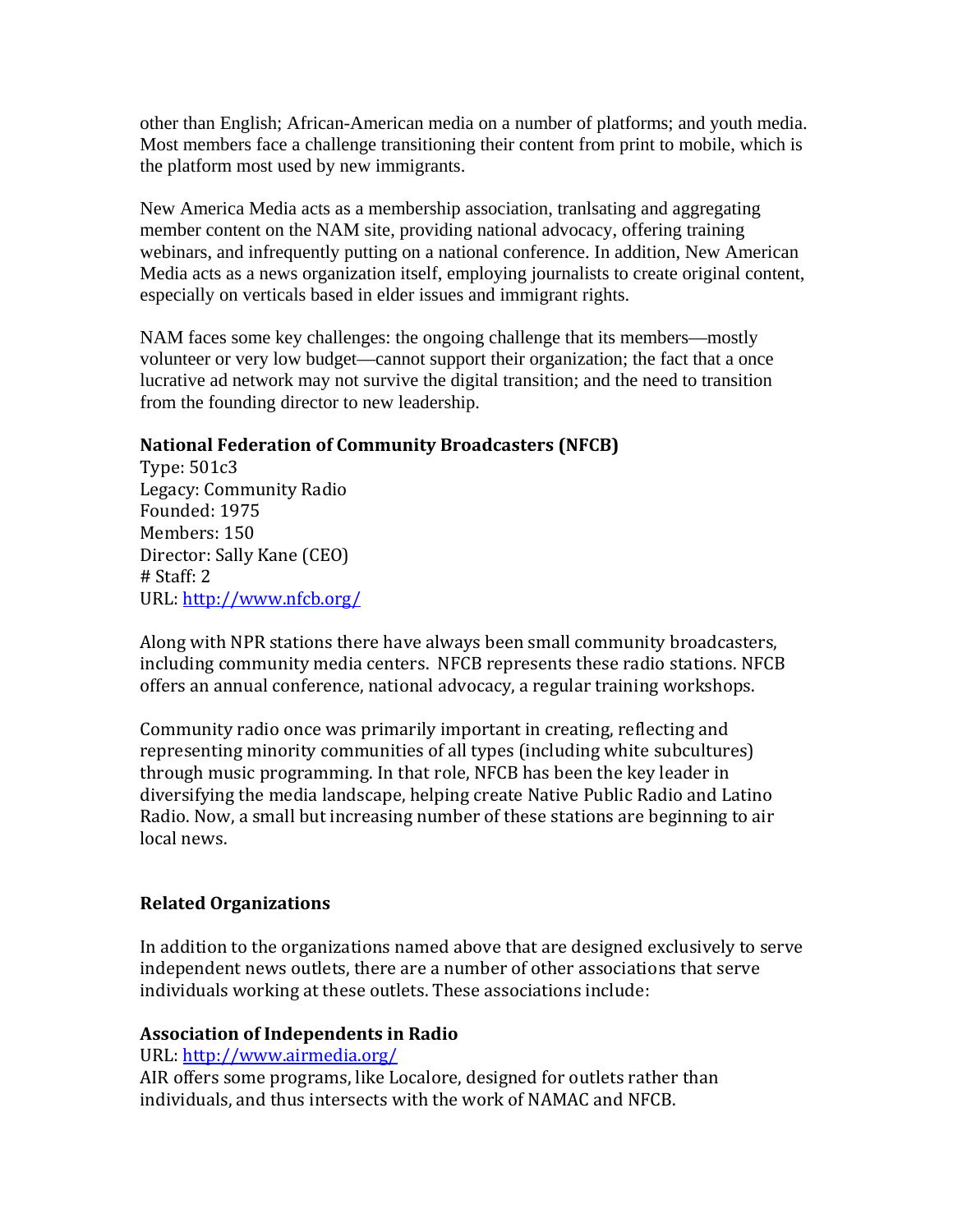# **Allied Media Project (AMP)**

URL: https://www.alliedmedia.org

Allied Media Project represents media‐makers interested in sharing and developing models to transform themselves and their communities. It offers an annual conference as well as a sponsored projects program. It is probably the most radical of the media associations in terms of how it functions and who it serves.

# **Investigative Reporters and Editors**

URL: www.ire.org IRE's main conference functions as the defacto annual conference for the INN organizations.

# **National Alliance for Community Arts and Culture (NAMAC)**

# http://www.namac.org

NAMAC represents organizations and individual leaders in the media arts. Their members include community media centers (like ACM), documentary filmmakers, and media arts organizations. NAMAC's core programs have been its National Leadership Institute, which has trained a generation of media arts leaders; an annual conference; and a robust media policy program.

# **Online News Association**

## URL: www.journalists.org

Quickly overtaking legacy associations for mainstream journalism like the Magazine Publishers of America and Newspaper Association of America, ONA's annual meeting has become the job and networking center for large news organizations. The conference is not geared, however, for niche, independent publications with budgets under \$5 million. ONA is a 501c3.

# **Prometheus Radio Project**

Url: www.prometheusradio.org

Prometheus radio represents low‐power fm radio stations. They are a non-profit association dedicated to the democratization of the airwaves through the proliferation of non-commercial, community based, micropower stations.

# **Society of Professional Journalists**

# URL: http://www.spj.org

SPJ offers ethics and diversity training, FOIA assistance, and an annual conference that supplements what many of the associations provide.

There are many other similar organizations, of course, including ones for journalists in specialty areas (environmental journalists, health journalists, etc